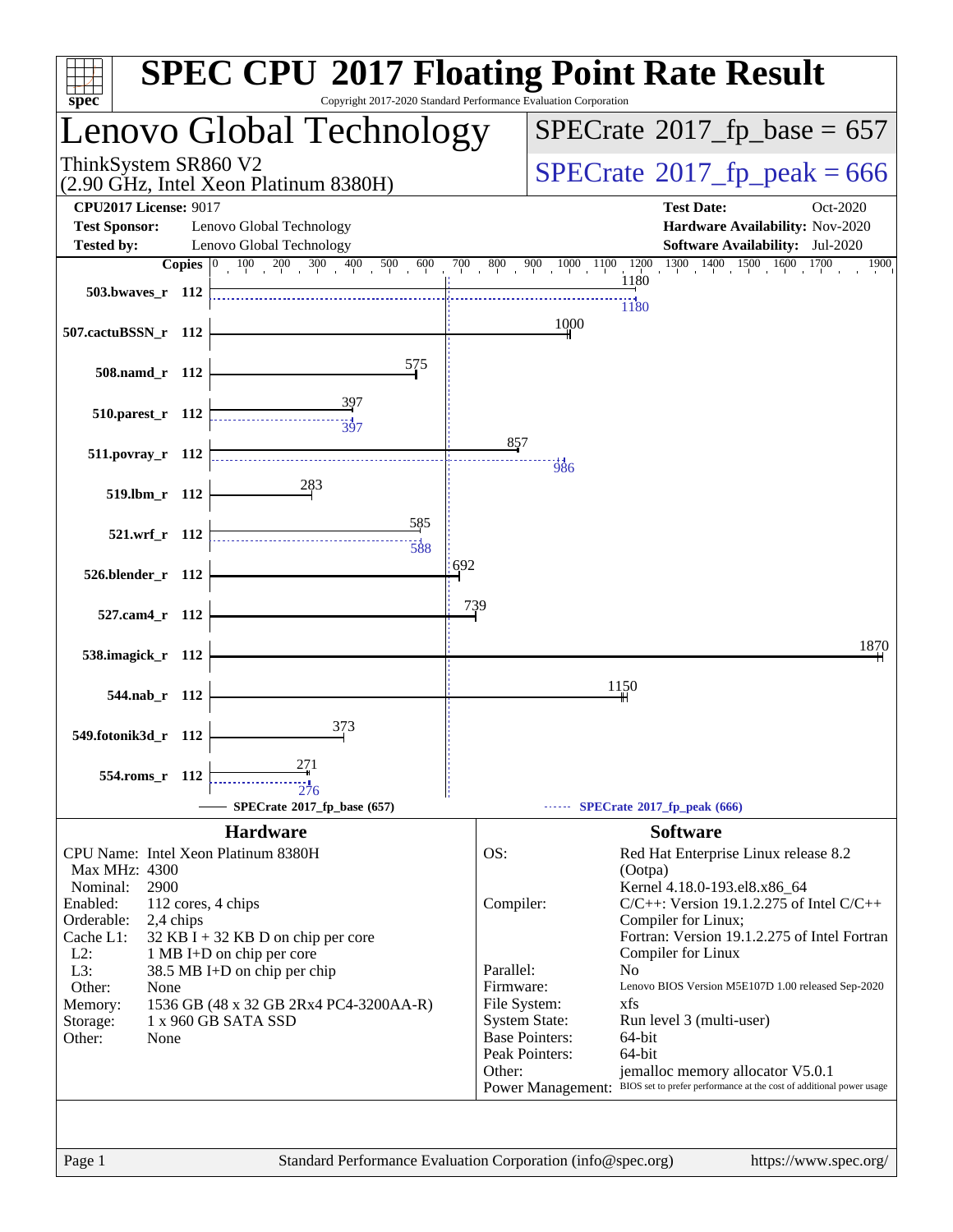

Copyright 2017-2020 Standard Performance Evaluation Corporation

## Lenovo Global Technology

(2.90 GHz, Intel Xeon Platinum 8380H)

ThinkSystem SR860 V2<br>(2.90 GHz, Intel Xeon Platinum 8380H)  $SPECrate@2017_fp\_peak = 666$  $SPECrate@2017_fp\_peak = 666$  $SPECTate$ <sup>®</sup>[2017\\_fp\\_base =](http://www.spec.org/auto/cpu2017/Docs/result-fields.html#SPECrate2017fpbase) 657

**[Test Sponsor:](http://www.spec.org/auto/cpu2017/Docs/result-fields.html#TestSponsor)** Lenovo Global Technology **[Hardware Availability:](http://www.spec.org/auto/cpu2017/Docs/result-fields.html#HardwareAvailability)** Nov-2020

**[CPU2017 License:](http://www.spec.org/auto/cpu2017/Docs/result-fields.html#CPU2017License)** 9017 **[Test Date:](http://www.spec.org/auto/cpu2017/Docs/result-fields.html#TestDate)** Oct-2020 **[Tested by:](http://www.spec.org/auto/cpu2017/Docs/result-fields.html#Testedby)** Lenovo Global Technology **[Software Availability:](http://www.spec.org/auto/cpu2017/Docs/result-fields.html#SoftwareAvailability)** Jul-2020

#### **[Results Table](http://www.spec.org/auto/cpu2017/Docs/result-fields.html#ResultsTable)**

|                                         |               |                |       | <b>Base</b>    |       |                |       | <b>Peak</b>   |                |              |                |              |                |              |
|-----------------------------------------|---------------|----------------|-------|----------------|-------|----------------|-------|---------------|----------------|--------------|----------------|--------------|----------------|--------------|
| <b>Benchmark</b>                        | <b>Copies</b> | <b>Seconds</b> | Ratio | <b>Seconds</b> | Ratio | <b>Seconds</b> | Ratio | <b>Copies</b> | <b>Seconds</b> | <b>Ratio</b> | <b>Seconds</b> | <b>Ratio</b> | <b>Seconds</b> | <b>Ratio</b> |
| 503.bwaves r                            | 112           | 948            | 1180  | 949            | 1180  | 948            | 1180  | 112           | 949            | <b>1180</b>  | 949            | 1180         | 948            | 1180         |
| 507.cactuBSSN r                         | 112           | 142            | 1000  | 141            | 1000  | 143            | 993   | 112           | 142            | 1000         | 141            | 1000         | 143            | 993          |
| $508$ .namd $r$                         | 112           | 185            | 576   | 185            | 575   | 186            | 571   | 112           | 185            | 576          | 185            | 575          | 186            | 571          |
| 510.parest_r                            | 112           | 739            | 396   | 738            | 397   | 739            | 397   | 112           | 738            | 397          | 738            | 397          | 739            | 396          |
| 511.povray_r                            | 112           | 305            | 857   | 306            | 856   | 304            | 859   | 112           | 265            | 986          | 265            | 986          | 270            | 969          |
| $519$ .lbm $r$                          | 112           | 417            | 283   | 417            | 283   | 417            | 283   | 112           | 417            | 283          | 417            | 283          | 417            | 283          |
| $521$ .wrf r                            | 112           | 429            | 585   | 429            | 585   | 429            | 585   | 112           | 427            | 588          | 427            | 587          | 427            | 588          |
| 526.blender r                           | 112           | 246            | 692   | 246            | 692   | 246            | 695   | 112           | 246            | 692          | 246            | 692          | 246            | 695          |
| $527.cam4_r$                            | 112           | 265            | 739   | 265            | 738   | 264            | 741   | 112           | 265            | 739          | 265            | 738          | 264            | 741          |
| 538.imagick_r                           | 112           | 150            | 1860  | <u>149</u>     | 1870  | 149            | 1870  | 112           | 150            | 1860         | <b>149</b>     | 1870         | 149            | 1870         |
| 544.nab r                               | 112           | 162            | 1160  | 165            | 1140  | 164            | 1150  | 112           | 162            | 1160         | 165            | 1140         | 164            | 1150         |
| 549.fotonik3d r                         | 112           | 1170           | 373   | 1169           | 373   | 1170           | 373   | 112           | 1170           | 373          | 1169           | 373          | 1170           | 373          |
| $554$ .roms r                           | 112           | 657            | 271   | 645            | 276   | 656            | 271   | 112           | 650            | 274          | 644            | 276          | 636            | 280          |
| $SPECrate^{\circ}2017$ fp base =<br>657 |               |                |       |                |       |                |       |               |                |              |                |              |                |              |

**[SPECrate](http://www.spec.org/auto/cpu2017/Docs/result-fields.html#SPECrate2017fppeak)[2017\\_fp\\_peak =](http://www.spec.org/auto/cpu2017/Docs/result-fields.html#SPECrate2017fppeak) 666**

Results appear in the [order in which they were run](http://www.spec.org/auto/cpu2017/Docs/result-fields.html#RunOrder). Bold underlined text [indicates a median measurement](http://www.spec.org/auto/cpu2017/Docs/result-fields.html#Median).

#### **[Submit Notes](http://www.spec.org/auto/cpu2017/Docs/result-fields.html#SubmitNotes)**

 The numactl mechanism was used to bind copies to processors. The config file option 'submit' was used to generate numactl commands to bind each copy to a specific processor. For details, please see the config file.

#### **[Operating System Notes](http://www.spec.org/auto/cpu2017/Docs/result-fields.html#OperatingSystemNotes)**

Stack size set to unlimited using "ulimit -s unlimited"

#### **[Environment Variables Notes](http://www.spec.org/auto/cpu2017/Docs/result-fields.html#EnvironmentVariablesNotes)**

Environment variables set by runcpu before the start of the run: LD\_LIBRARY\_PATH = "/home/cpu2017-1.1.0-ic19.1u2/lib/intel64:/home/cpu2017-1.1.0-ic19.1u2/j e5.0.1-64" MALLOC\_CONF = "retain:true"

#### **[General Notes](http://www.spec.org/auto/cpu2017/Docs/result-fields.html#GeneralNotes)**

 Binaries compiled on a system with 1x Intel Core i9-7980XE CPU + 64GB RAM memory using Redhat Enterprise Linux 8.0 Transparent Huge Pages enabled by default

#### **(Continued on next page)**

Page 2 Standard Performance Evaluation Corporation [\(info@spec.org\)](mailto:info@spec.org) <https://www.spec.org/>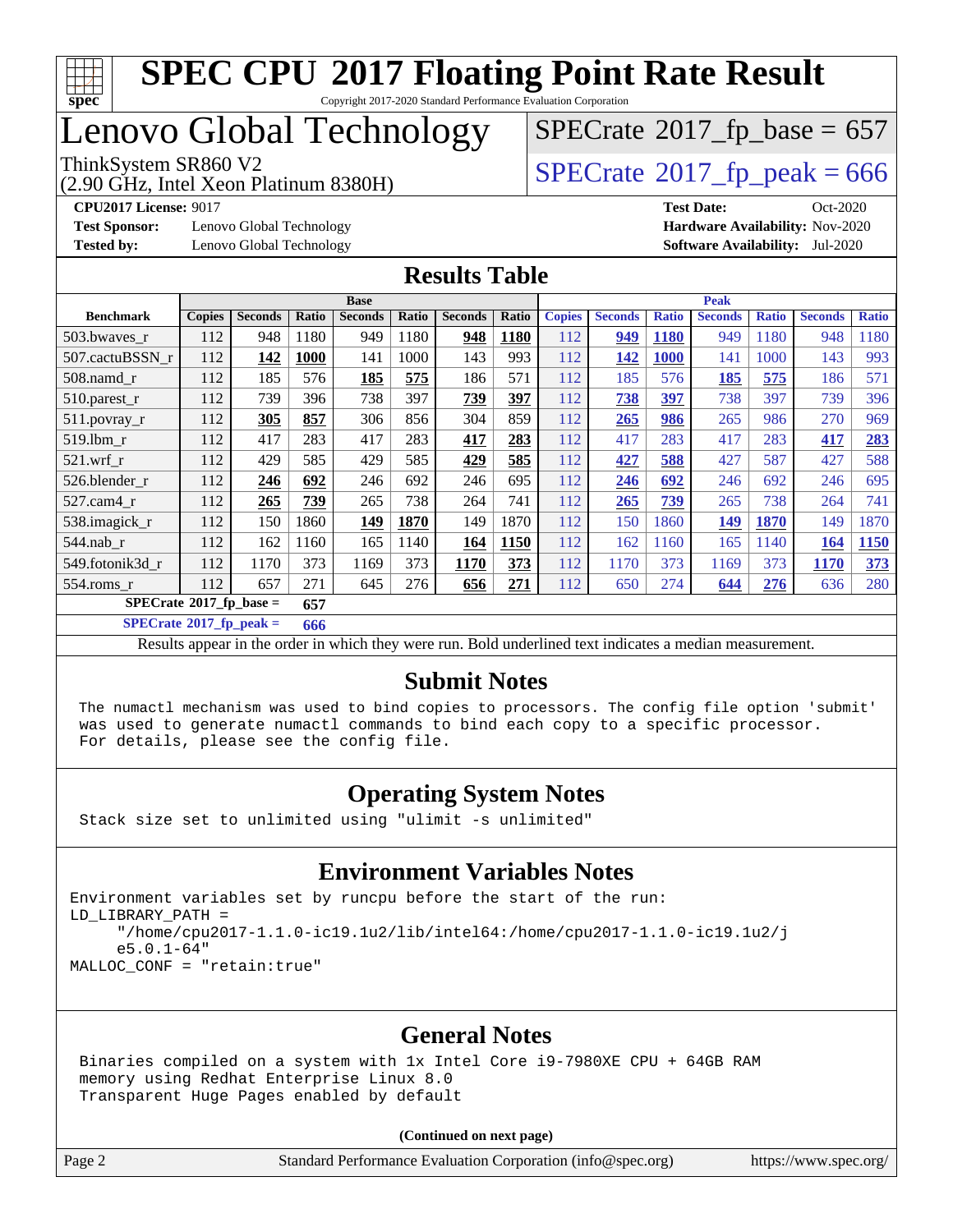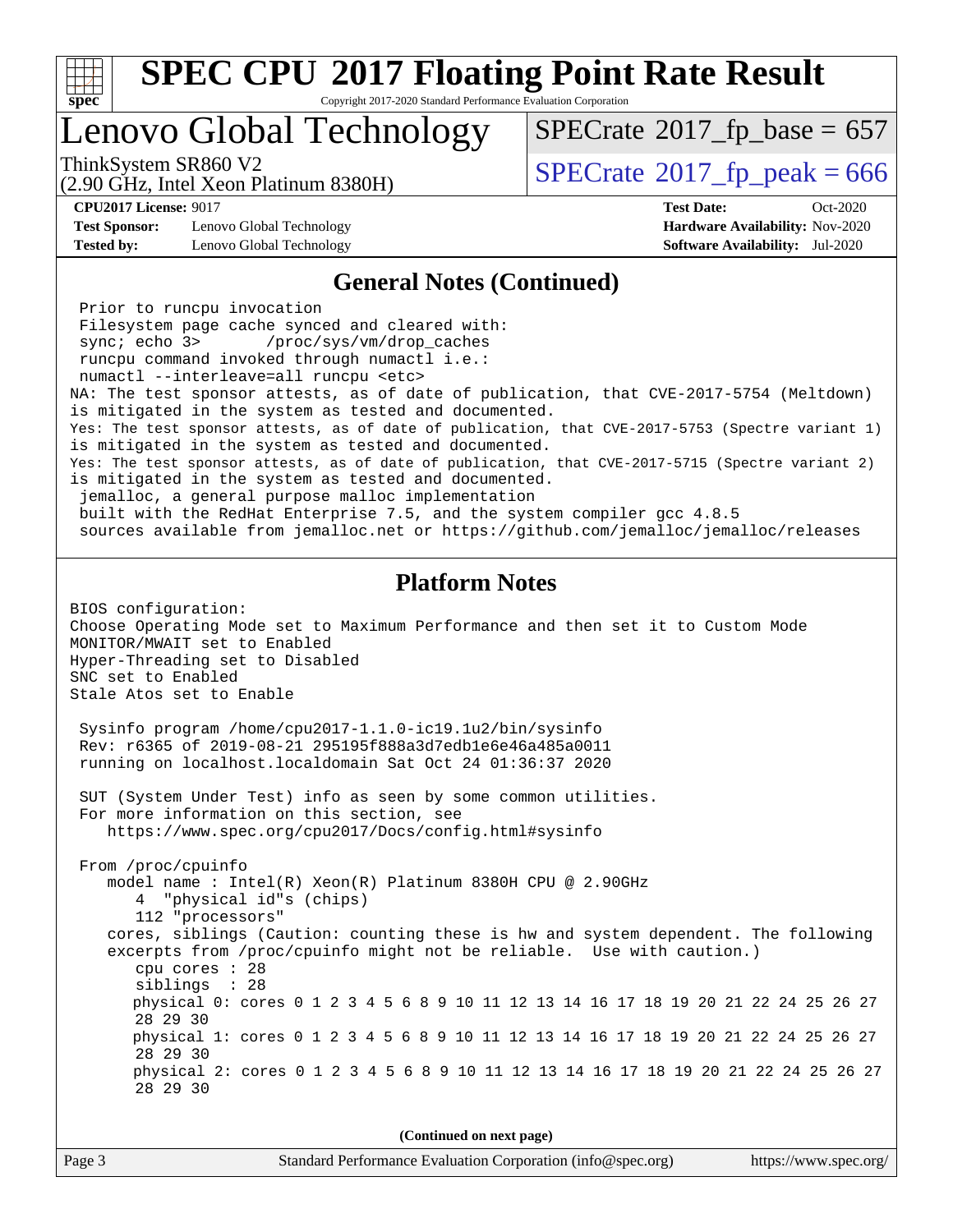

Copyright 2017-2020 Standard Performance Evaluation Corporation

# Lenovo Global Technology

ThinkSystem SR860 V2<br>(2.90 GHz, Intel Xeon Platinum 8380H)  $\text{SPECrate}$  $\text{SPECrate}$  $\text{SPECrate}$ <sup>®</sup>[2017\\_fp\\_peak = 6](http://www.spec.org/auto/cpu2017/Docs/result-fields.html#SPECrate2017fppeak)66  $SPECrate$ <sup>®</sup>[2017\\_fp\\_base =](http://www.spec.org/auto/cpu2017/Docs/result-fields.html#SPECrate2017fpbase) 657

(2.90 GHz, Intel Xeon Platinum 8380H)

**[Test Sponsor:](http://www.spec.org/auto/cpu2017/Docs/result-fields.html#TestSponsor)** Lenovo Global Technology **[Hardware Availability:](http://www.spec.org/auto/cpu2017/Docs/result-fields.html#HardwareAvailability)** Nov-2020 **[Tested by:](http://www.spec.org/auto/cpu2017/Docs/result-fields.html#Testedby)** Lenovo Global Technology **[Software Availability:](http://www.spec.org/auto/cpu2017/Docs/result-fields.html#SoftwareAvailability)** Jul-2020

# **[CPU2017 License:](http://www.spec.org/auto/cpu2017/Docs/result-fields.html#CPU2017License)** 9017 **[Test Date:](http://www.spec.org/auto/cpu2017/Docs/result-fields.html#TestDate)** Oct-2020

**[Platform Notes \(Continued\)](http://www.spec.org/auto/cpu2017/Docs/result-fields.html#PlatformNotes)**

 physical 3: cores 0 1 2 3 4 5 6 8 9 10 11 12 13 14 16 17 18 19 20 21 22 24 25 26 27 28 29 30

From lscpu:

| Architecture:                | x86_64                                                                               |
|------------------------------|--------------------------------------------------------------------------------------|
| $CPU$ op-mode( $s$ ):        | $32$ -bit, $64$ -bit                                                                 |
| Byte Order:                  | Little Endian                                                                        |
| CPU(s):                      | 112                                                                                  |
| On-line CPU(s) list: $0-111$ |                                                                                      |
| Thread( $s$ ) per core:      | $\mathbf{1}$                                                                         |
| Core(s) per socket:          | 28                                                                                   |
| Socket(s):                   | 4                                                                                    |
| NUMA $node(s):$              | 8                                                                                    |
| Vendor ID:                   | GenuineIntel                                                                         |
| CPU family:                  | 6                                                                                    |
| Model:                       | 85                                                                                   |
| Model name:                  | $Intel(R)$ Xeon(R) Platinum 8380H CPU @ 2.90GHz                                      |
| Stepping:                    | 11                                                                                   |
| CPU MHz:                     | 3799.960                                                                             |
| CPU max MHz:                 | 4300.0000                                                                            |
| CPU min MHz:                 | 1000.0000                                                                            |
| BogoMIPS:                    | 5800.00                                                                              |
| Virtualization:              | $VT - x$                                                                             |
| L1d cache:                   | 32K                                                                                  |
| Lli cache:                   | 32K                                                                                  |
| $L2$ cache:                  | 1024K                                                                                |
| L3 cache:                    | 39424K                                                                               |
| NUMA node0 CPU(s):           | $0-3, 7-9, 14-17, 21-23$                                                             |
| NUMA nodel $CPU(s)$ :        | $4-6$ , $10-13$ , $18-20$ , $24-27$                                                  |
| NUMA node2 CPU(s):           | $28 - 31, 35 - 37, 42 - 45, 49 - 51$                                                 |
| NUMA node3 CPU(s):           | $32 - 34, 38 - 41, 46 - 48, 52 - 55$                                                 |
| NUMA $node4$ $CPU(s)$ :      | $56 - 59, 63 - 65, 70 - 73, 77 - 79$                                                 |
| NUMA $node5$ CPU $(s)$ :     | $60 - 62, 66 - 69, 74 - 76, 80 - 83$                                                 |
| NUMA node6 CPU(s):           | 84-87, 91-93, 98-101, 105-107                                                        |
| NUMA node7 CPU(s):           | 88-90, 94-97, 102-104, 108-111                                                       |
| Flags:                       | fpu vme de pse tsc msr pae mce cx8 apic sep mtrr pge mca cmov                        |
|                              | pat pse36 clflush dts acpi mmx fxsr sse sse2 ss ht tm pbe syscall nx pdpelgb rdtscp  |
|                              | lm constant_tsc art arch_perfmon pebs bts rep_good nopl xtopology nonstop_tsc cpuid  |
|                              | aperfmperf pni pclmulqdq dtes64 ds_cpl vmx smx est tm2 ssse3 sdbg fma cx16 xtpr pdcm |
|                              | pcid dca sse4_1 sse4_2 x2apic movbe popcnt tsc_deadline_timer aes xsave avx f16c     |
|                              | rdrand lahf_lm abm 3dnowprefetch cpuid_fault epb cat_13 cdp_13 invpcid_single        |
|                              | intel_ppin ssbd mba ibrs ibpb stibp ibrs_enhanced tpr_shadow vnmi flexpriority ept   |
|                              | vpid fsgsbase tsc_adjust bmil hle avx2 smep bmi2 erms invpcid rtm cqm mpx rdt_a      |
|                              | avx512f avx512dq rdseed adx smap clflushopt clwb intel_pt avx512cd avx512bw avx512vl |
|                              | xsaveopt xsavec xgetbvl xsaves cqm_llc cqm_occup_llc cqm_mbm_total cqm_mbm_local     |
|                              | avx512_bf16 dtherm ida arat pln pts pku ospke avx512_vnni md_clear flush_l1d         |
| arch_capabilities            |                                                                                      |
|                              |                                                                                      |
|                              | (Continued on next page)                                                             |
|                              |                                                                                      |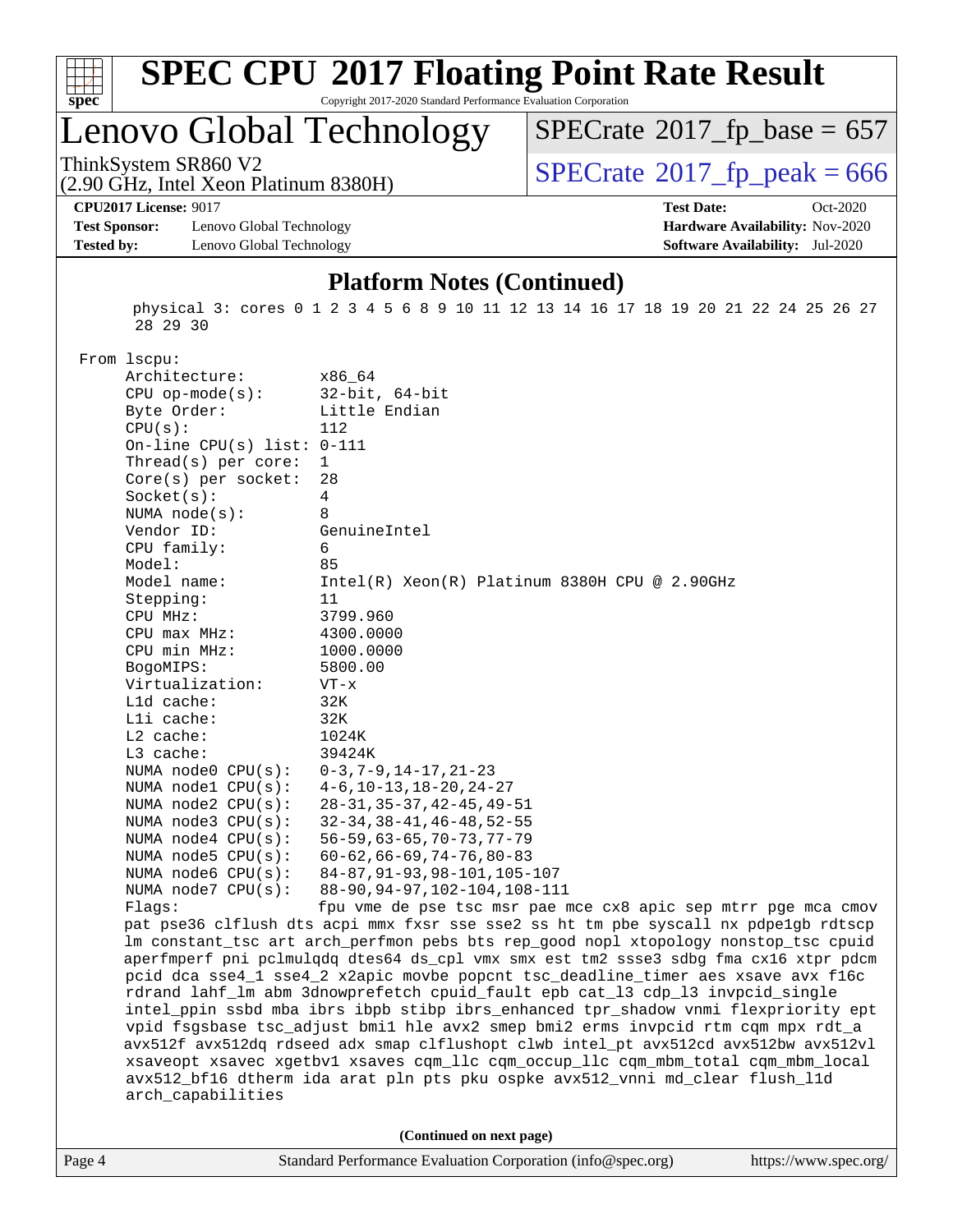

Copyright 2017-2020 Standard Performance Evaluation Corporation

### Lenovo Global Technology

ThinkSystem SR860 V2<br>(2.90 GHz, Intel Xeon Platinum 8380H)  $SPECrate@2017_fp\_peak = 666$  $SPECrate@2017_fp\_peak = 666$ 

 $SPECTate$ <sup>®</sup>[2017\\_fp\\_base =](http://www.spec.org/auto/cpu2017/Docs/result-fields.html#SPECrate2017fpbase) 657

**[Test Sponsor:](http://www.spec.org/auto/cpu2017/Docs/result-fields.html#TestSponsor)** Lenovo Global Technology **[Hardware Availability:](http://www.spec.org/auto/cpu2017/Docs/result-fields.html#HardwareAvailability)** Nov-2020 **[Tested by:](http://www.spec.org/auto/cpu2017/Docs/result-fields.html#Testedby)** Lenovo Global Technology **[Software Availability:](http://www.spec.org/auto/cpu2017/Docs/result-fields.html#SoftwareAvailability)** Jul-2020

(2.90 GHz, Intel Xeon Platinum 8380H)

**[CPU2017 License:](http://www.spec.org/auto/cpu2017/Docs/result-fields.html#CPU2017License)** 9017 **[Test Date:](http://www.spec.org/auto/cpu2017/Docs/result-fields.html#TestDate)** Oct-2020

#### **[Platform Notes \(Continued\)](http://www.spec.org/auto/cpu2017/Docs/result-fields.html#PlatformNotes)**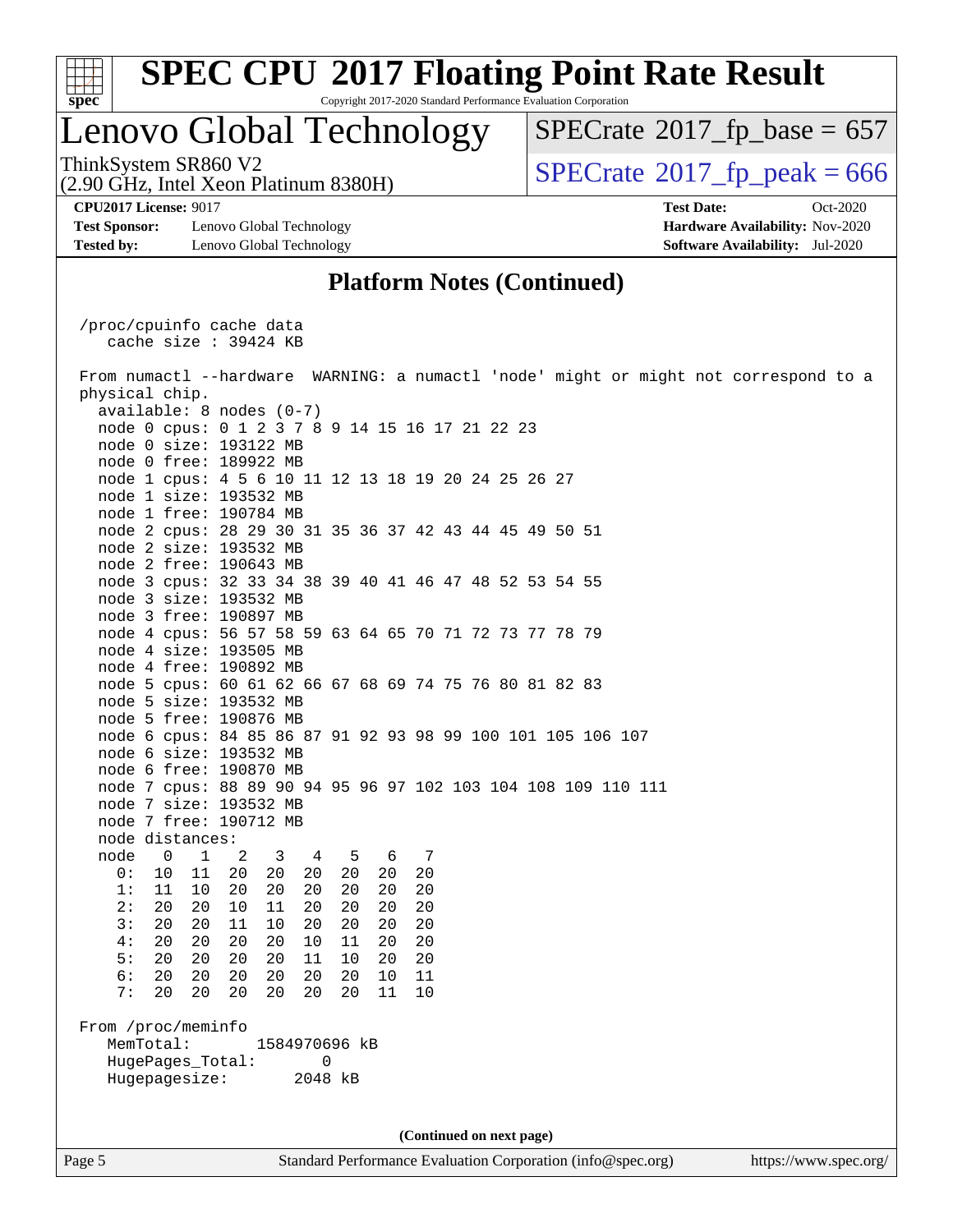

Copyright 2017-2020 Standard Performance Evaluation Corporation

### Lenovo Global Technology

 $SPECrate$ <sup>®</sup>[2017\\_fp\\_base =](http://www.spec.org/auto/cpu2017/Docs/result-fields.html#SPECrate2017fpbase) 657

(2.90 GHz, Intel Xeon Platinum 8380H) ThinkSystem SR860 V2<br>(2.90 GHz, Intel Xeon Platinum 8380H)  $\qquad$  [SPECrate](http://www.spec.org/auto/cpu2017/Docs/result-fields.html#SPECrate2017fppeak)®[2017\\_fp\\_peak = 6](http://www.spec.org/auto/cpu2017/Docs/result-fields.html#SPECrate2017fppeak)66

**[Test Sponsor:](http://www.spec.org/auto/cpu2017/Docs/result-fields.html#TestSponsor)** Lenovo Global Technology **[Hardware Availability:](http://www.spec.org/auto/cpu2017/Docs/result-fields.html#HardwareAvailability)** Nov-2020 **[Tested by:](http://www.spec.org/auto/cpu2017/Docs/result-fields.html#Testedby)** Lenovo Global Technology **[Software Availability:](http://www.spec.org/auto/cpu2017/Docs/result-fields.html#SoftwareAvailability)** Jul-2020

**[CPU2017 License:](http://www.spec.org/auto/cpu2017/Docs/result-fields.html#CPU2017License)** 9017 **[Test Date:](http://www.spec.org/auto/cpu2017/Docs/result-fields.html#TestDate)** Oct-2020

#### **[Platform Notes \(Continued\)](http://www.spec.org/auto/cpu2017/Docs/result-fields.html#PlatformNotes)**

| From /etc/*release* /etc/*version*<br>os-release:                                 |                                                                                         |
|-----------------------------------------------------------------------------------|-----------------------------------------------------------------------------------------|
| NAME="Red Hat Enterprise Linux"                                                   |                                                                                         |
| VERSION="8.2 (Ootpa)"                                                             |                                                                                         |
| $ID="rhe1"$                                                                       |                                                                                         |
| ID_LIKE="fedora"                                                                  |                                                                                         |
| VERSION_ID="8.2"                                                                  |                                                                                         |
| PLATFORM_ID="platform:el8"                                                        |                                                                                         |
| PRETTY_NAME="Red Hat Enterprise Linux 8.2 (Ootpa)"                                |                                                                                         |
| ANSI COLOR="0;31"<br>redhat-release: Red Hat Enterprise Linux release 8.2 (Ootpa) |                                                                                         |
| system-release: Red Hat Enterprise Linux release 8.2 (Ootpa)                      |                                                                                         |
| system-release-cpe: cpe:/o:redhat:enterprise_linux:8.2:ga                         |                                                                                         |
|                                                                                   |                                                                                         |
| uname $-a$ :                                                                      |                                                                                         |
|                                                                                   | Linux localhost.localdomain 4.18.0-193.el8.x86_64 #1 SMP Fri Mar 27 14:35:58 UTC 2020   |
| x86_64 x86_64 x86_64 GNU/Linux                                                    |                                                                                         |
| Kernel self-reported vulnerability status:                                        |                                                                                         |
|                                                                                   |                                                                                         |
| itlb_multihit:                                                                    | Not affected                                                                            |
| CVE-2018-3620 (L1 Terminal Fault):                                                | Not affected                                                                            |
| Microarchitectural Data Sampling:                                                 | Not affected                                                                            |
| CVE-2017-5754 (Meltdown):                                                         | Not affected                                                                            |
|                                                                                   | CVE-2018-3639 (Speculative Store Bypass): Mitigation: Speculative Store Bypass disabled |
| $CVE-2017-5753$ (Spectre variant 1):                                              | via prctl and seccomp<br>Mitigation: usercopy/swapgs barriers and __user                |
|                                                                                   | pointer sanitization                                                                    |
| $CVE-2017-5715$ (Spectre variant 2):                                              | Mitigation: Enhanced IBRS, IBPB: conditional,                                           |
|                                                                                   | RSB filling                                                                             |
| tsx_async_abort:                                                                  | Not affected                                                                            |
|                                                                                   |                                                                                         |
| run-level 3 Oct 23 15:25                                                          |                                                                                         |
| SPEC is set to: /home/cpu2017-1.1.0-ic19.1u2                                      |                                                                                         |
| Type Size Used Avail Use% Mounted on<br>Filesystem                                |                                                                                         |
| /dev/sda4<br>xfs 839G 41G 798G 5% / home                                          |                                                                                         |
|                                                                                   |                                                                                         |
| From /sys/devices/virtual/dmi/id                                                  |                                                                                         |
| Lenovo M5E107D-1.00 09/16/2020<br>BIOS:                                           |                                                                                         |
| Vendor: Lenovo<br>Product: ThinkSystem SR860 V2                                   |                                                                                         |
| Product Family: ThinkSystem                                                       |                                                                                         |
| Serial: none                                                                      |                                                                                         |
|                                                                                   |                                                                                         |
|                                                                                   | Additional information from dmidecode follows. WARNING: Use caution when you interpret  |
|                                                                                   | this section. The 'dmidecode' program reads system data which is "intended to allow     |
|                                                                                   |                                                                                         |
|                                                                                   | (Continued on next page)                                                                |
| Page 6                                                                            | Standard Performance Evaluation Corporation (info@spec.org)<br>https://www.spec.org/    |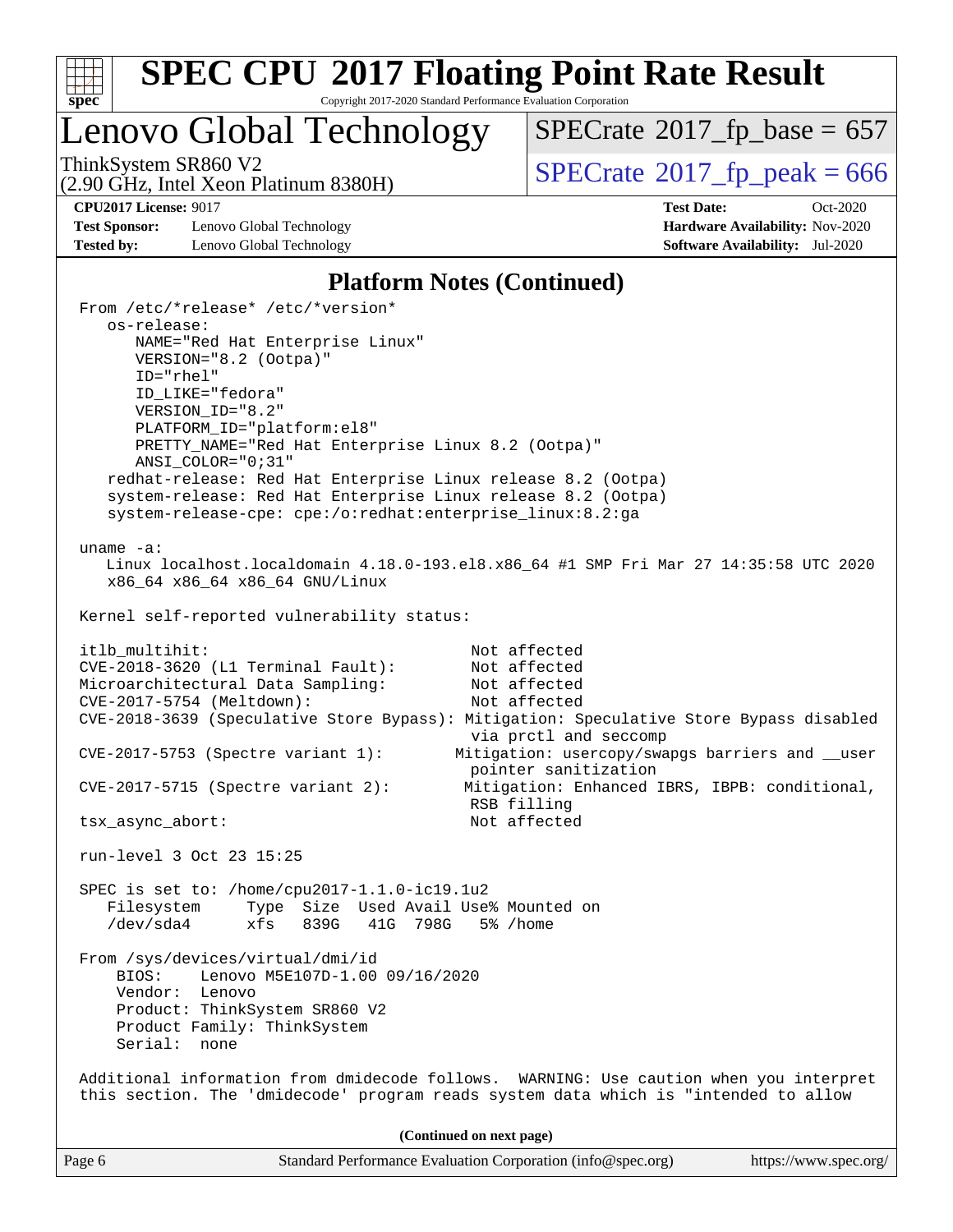

#### **[SPEC CPU](http://www.spec.org/auto/cpu2017/Docs/result-fields.html#SPECCPU2017FloatingPointRateResult)[2017 Floating Point Rate Result](http://www.spec.org/auto/cpu2017/Docs/result-fields.html#SPECCPU2017FloatingPointRateResult)** Copyright 2017-2020 Standard Performance Evaluation Corporation

### Lenovo Global Technology

ThinkSystem SR860 V2<br>(2.90 GHz, Intel Xeon Platinum 8380H)  $SPECrate@2017_fp\_peak = 666$  $SPECrate@2017_fp\_peak = 666$  $SPECTate$ <sup>®</sup>[2017\\_fp\\_base =](http://www.spec.org/auto/cpu2017/Docs/result-fields.html#SPECrate2017fpbase) 657

(2.90 GHz, Intel Xeon Platinum 8380H)

**[Test Sponsor:](http://www.spec.org/auto/cpu2017/Docs/result-fields.html#TestSponsor)** Lenovo Global Technology **[Hardware Availability:](http://www.spec.org/auto/cpu2017/Docs/result-fields.html#HardwareAvailability)** Nov-2020 **[Tested by:](http://www.spec.org/auto/cpu2017/Docs/result-fields.html#Testedby)** Lenovo Global Technology **[Software Availability:](http://www.spec.org/auto/cpu2017/Docs/result-fields.html#SoftwareAvailability)** Jul-2020

**[CPU2017 License:](http://www.spec.org/auto/cpu2017/Docs/result-fields.html#CPU2017License)** 9017 **[Test Date:](http://www.spec.org/auto/cpu2017/Docs/result-fields.html#TestDate)** Oct-2020

#### **[Platform Notes \(Continued\)](http://www.spec.org/auto/cpu2017/Docs/result-fields.html#PlatformNotes)**

 hardware to be accurately determined", but the intent may not be met, as there are frequent changes to hardware, firmware, and the "DMTF SMBIOS" standard. Memory:

48x Samsung M393A4K40DB3-CWE 32 GB 2 rank 3200

(End of data from sysinfo program)

#### **[Compiler Version Notes](http://www.spec.org/auto/cpu2017/Docs/result-fields.html#CompilerVersionNotes)**

============================================================================== C | 519.lbm\_r(base, peak) 538.imagick\_r(base, peak) | 544.nab\_r(base, peak) ------------------------------------------------------------------------------ Intel(R) C Compiler for applications running on Intel(R)  $64$ , Version 19.1.2.275 Build 20200604 Copyright (C) 1985-2020 Intel Corporation. All rights reserved. ------------------------------------------------------------------------------ ============================================================================== C++ | 508.namd\_r(base, peak) 510.parest\_r(base, peak) ------------------------------------------------------------------------------ Intel(R) C++ Compiler for applications running on Intel(R) 64, Version 19.1.2.275 Build 20200604 Copyright (C) 1985-2020 Intel Corporation. All rights reserved. ------------------------------------------------------------------------------ ==============================================================================  $C++$ , C  $| 511.povray_r(base) 526.blender_r(base, peak)$ ------------------------------------------------------------------------------ Intel(R) C++ Compiler for applications running on Intel(R)  $64$ , Version 19.1.2.275 Build 20200604 Copyright (C) 1985-2020 Intel Corporation. All rights reserved. Intel(R) C Compiler for applications running on Intel(R) 64, Version 19.1.2.275 Build 20200604 Copyright (C) 1985-2020 Intel Corporation. All rights reserved. ------------------------------------------------------------------------------ ==============================================================================  $C++$ ,  $C$  | 511.povray\_r(peak) ------------------------------------------------------------------------------ Intel(R)  $C++$  Intel(R) 64 Compiler for applications running on Intel(R) 64, Version 19.1.2.275 Build 20200623 Copyright (C) 1985-2020 Intel Corporation. All rights reserved. Intel(R) C Intel(R) 64 Compiler for applications running on Intel(R)  $64$ , Version 19.1.2.275 Build 20200623 Copyright (C) 1985-2020 Intel Corporation. All rights reserved. **(Continued on next page)**

| Page 7 | Standard Performance Evaluation Corporation (info@spec.org) | https://www.spec.org/ |
|--------|-------------------------------------------------------------|-----------------------|
|        |                                                             |                       |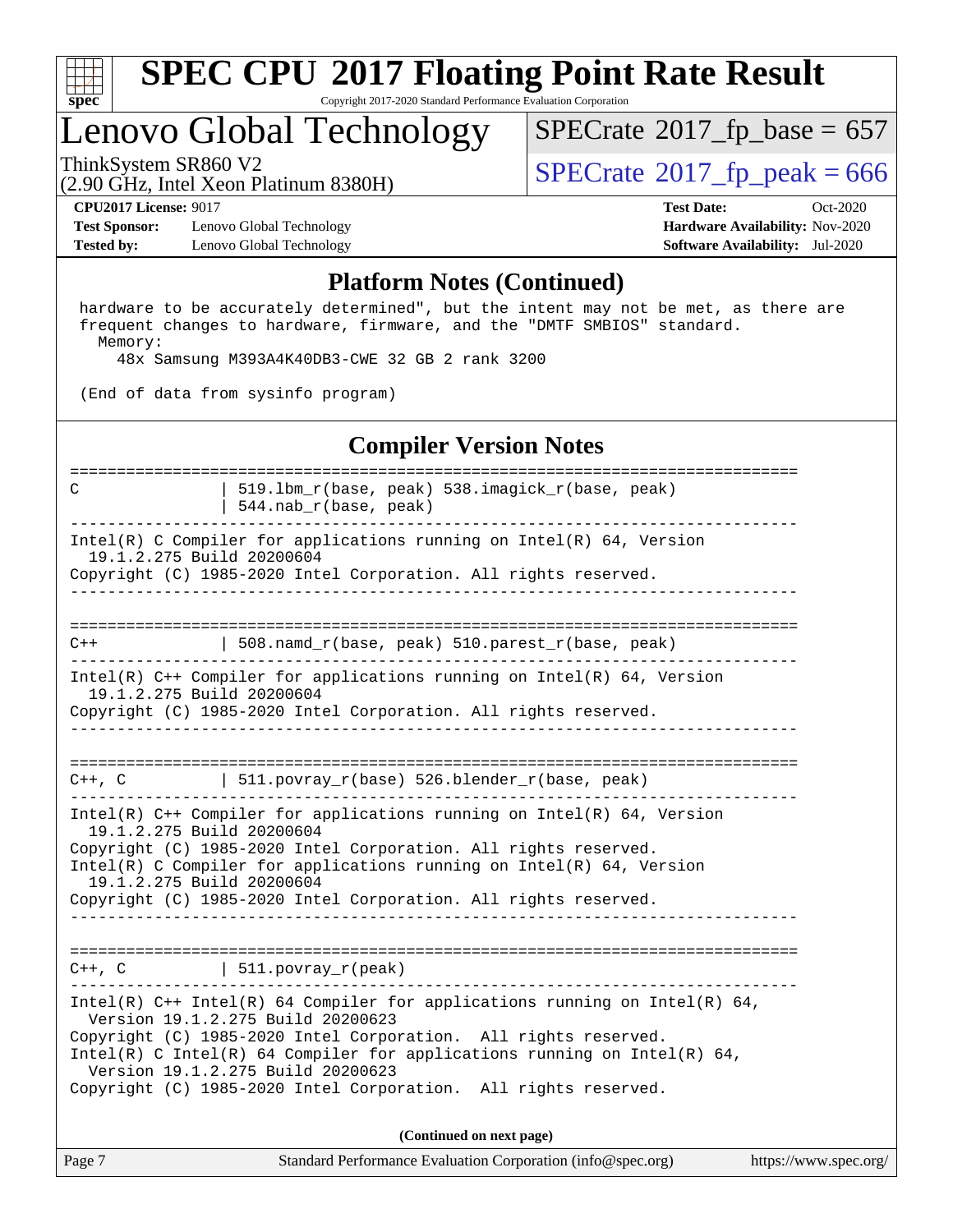| S<br>E<br>0<br>Ċ, |  |  |  |  |  |  |  |
|-------------------|--|--|--|--|--|--|--|

Copyright 2017-2020 Standard Performance Evaluation Corporation

### Lenovo Global Technology

(2.90 GHz, Intel Xeon Platinum 8380H)

ThinkSystem SR860 V2<br>(2.90 GHz, Intel Xeon Platinum 8380H)  $\overline{\text{SPECrate}}$  $\overline{\text{SPECrate}}$  $\overline{\text{SPECrate}}$   $2017\_fp\_peak = 666$  $SPECrate$ <sup>®</sup>[2017\\_fp\\_base =](http://www.spec.org/auto/cpu2017/Docs/result-fields.html#SPECrate2017fpbase) 657

**[Test Sponsor:](http://www.spec.org/auto/cpu2017/Docs/result-fields.html#TestSponsor)** Lenovo Global Technology **[Hardware Availability:](http://www.spec.org/auto/cpu2017/Docs/result-fields.html#HardwareAvailability)** Nov-2020 **[Tested by:](http://www.spec.org/auto/cpu2017/Docs/result-fields.html#Testedby)** Lenovo Global Technology **[Software Availability:](http://www.spec.org/auto/cpu2017/Docs/result-fields.html#SoftwareAvailability)** Jul-2020

**[CPU2017 License:](http://www.spec.org/auto/cpu2017/Docs/result-fields.html#CPU2017License)** 9017 **[Test Date:](http://www.spec.org/auto/cpu2017/Docs/result-fields.html#TestDate)** Oct-2020

#### **[Compiler Version Notes \(Continued\)](http://www.spec.org/auto/cpu2017/Docs/result-fields.html#CompilerVersionNotes)**

| $C++$ , C $\qquad \qquad$ 511.povray_r(base) 526.blender_r(base, peak)                                                                                                                                                                                                                                                                                                                                                                                                                                                                           |  |
|--------------------------------------------------------------------------------------------------------------------------------------------------------------------------------------------------------------------------------------------------------------------------------------------------------------------------------------------------------------------------------------------------------------------------------------------------------------------------------------------------------------------------------------------------|--|
| Intel(R) $C++$ Compiler for applications running on Intel(R) 64, Version<br>19.1.2.275 Build 20200604<br>Copyright (C) 1985-2020 Intel Corporation. All rights reserved.<br>$Intel(R)$ C Compiler for applications running on $Intel(R)$ 64, Version<br>19.1.2.275 Build 20200604<br>Copyright (C) 1985-2020 Intel Corporation. All rights reserved.                                                                                                                                                                                             |  |
| $C++$ , C $\qquad \qquad \vert$ 511.povray_r(peak)                                                                                                                                                                                                                                                                                                                                                                                                                                                                                               |  |
| Intel(R) $C++$ Intel(R) 64 Compiler for applications running on Intel(R) 64,<br>Version 19.1.2.275 Build 20200623<br>Copyright (C) 1985-2020 Intel Corporation. All rights reserved.<br>Intel(R) C Intel(R) 64 Compiler for applications running on Intel(R) 64,<br>Version 19.1.2.275 Build 20200623<br>Copyright (C) 1985-2020 Intel Corporation. All rights reserved.                                                                                                                                                                         |  |
| $C++$ , C, Fortran   507.cactuBSSN_r(base, peak)                                                                                                                                                                                                                                                                                                                                                                                                                                                                                                 |  |
| Intel(R) $C++$ Compiler for applications running on Intel(R) 64, Version<br>19.1.2.275 Build 20200604<br>Copyright (C) 1985-2020 Intel Corporation. All rights reserved.<br>$Intel(R)$ C Compiler for applications running on $Intel(R)$ 64, Version<br>19.1.2.275 Build 20200604<br>Copyright (C) 1985-2020 Intel Corporation. All rights reserved.<br>$Intel(R)$ Fortran Intel(R) 64 Compiler for applications running on Intel(R)<br>64, Version 19.1.2.275 Build 20200623<br>Copyright (C) 1985-2020 Intel Corporation. All rights reserved. |  |
| 503.bwaves_r(base, peak) 549.fotonik3d_r(base, peak)<br>Fortran<br>554.roms_r(base, peak)                                                                                                                                                                                                                                                                                                                                                                                                                                                        |  |
| Intel(R) Fortran Intel(R) 64 Compiler for applications running on Intel(R)<br>64, Version 19.1.2.275 Build 20200623<br>Copyright (C) 1985-2020 Intel Corporation. All rights reserved.                                                                                                                                                                                                                                                                                                                                                           |  |
| (Continued on next page)                                                                                                                                                                                                                                                                                                                                                                                                                                                                                                                         |  |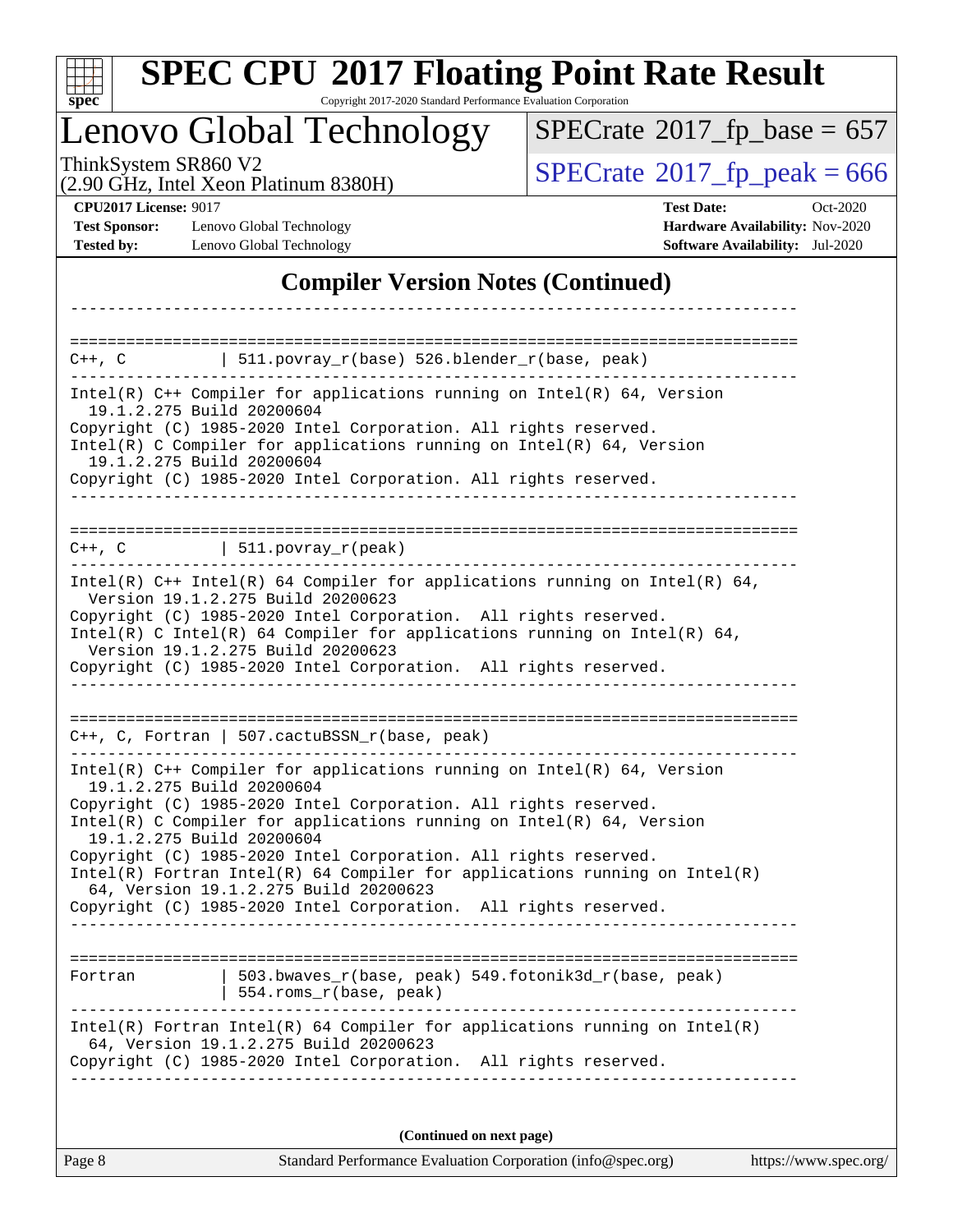

Copyright 2017-2020 Standard Performance Evaluation Corporation

### Lenovo Global Technology

 $SPECrate$ <sup>®</sup>[2017\\_fp\\_base =](http://www.spec.org/auto/cpu2017/Docs/result-fields.html#SPECrate2017fpbase) 657

(2.90 GHz, Intel Xeon Platinum 8380H)

ThinkSystem SR860 V2<br>(2.90 GHz, Intel Xeon Platinum 8380H)  $\qquad$  [SPECrate](http://www.spec.org/auto/cpu2017/Docs/result-fields.html#SPECrate2017fppeak)®[2017\\_fp\\_peak = 6](http://www.spec.org/auto/cpu2017/Docs/result-fields.html#SPECrate2017fppeak)66

**[Test Sponsor:](http://www.spec.org/auto/cpu2017/Docs/result-fields.html#TestSponsor)** Lenovo Global Technology **[Hardware Availability:](http://www.spec.org/auto/cpu2017/Docs/result-fields.html#HardwareAvailability)** Nov-2020 **[Tested by:](http://www.spec.org/auto/cpu2017/Docs/result-fields.html#Testedby)** Lenovo Global Technology **[Software Availability:](http://www.spec.org/auto/cpu2017/Docs/result-fields.html#SoftwareAvailability)** Jul-2020

**[CPU2017 License:](http://www.spec.org/auto/cpu2017/Docs/result-fields.html#CPU2017License)** 9017 **[Test Date:](http://www.spec.org/auto/cpu2017/Docs/result-fields.html#TestDate)** Oct-2020

#### **[Compiler Version Notes \(Continued\)](http://www.spec.org/auto/cpu2017/Docs/result-fields.html#CompilerVersionNotes)**

| $521.wrf_r(base) 527.cam4_r(base, peak)$<br>Fortran, C                                                                                                                                                                                                                                                                                                                       |
|------------------------------------------------------------------------------------------------------------------------------------------------------------------------------------------------------------------------------------------------------------------------------------------------------------------------------------------------------------------------------|
| $Intel(R)$ Fortran Intel(R) 64 Compiler for applications running on Intel(R)<br>64, Version 19.1.2.275 Build 20200623<br>Copyright (C) 1985-2020 Intel Corporation. All rights reserved.<br>Intel(R) C Compiler for applications running on $Intel(R) 64$ , Version<br>19.1.2.275 Build 20200604<br>Copyright (C) 1985-2020 Intel Corporation. All rights reserved.          |
|                                                                                                                                                                                                                                                                                                                                                                              |
| Fortran, $C$   521.wrf_r(peak)                                                                                                                                                                                                                                                                                                                                               |
| $Intel(R)$ Fortran Intel(R) 64 Compiler for applications running on Intel(R)<br>64, Version 19.1.2.275 Build 20200623<br>Copyright (C) 1985-2020 Intel Corporation. All rights reserved.<br>Intel(R) C Intel(R) 64 Compiler for applications running on Intel(R) 64,<br>Version 19.1.2.275 Build 20200623<br>Copyright (C) 1985-2020 Intel Corporation. All rights reserved. |
|                                                                                                                                                                                                                                                                                                                                                                              |
| Fortran, C   $521.wrf_r(base)$ 527.cam4 $r(base, peak)$                                                                                                                                                                                                                                                                                                                      |
| $Intel(R)$ Fortran Intel(R) 64 Compiler for applications running on Intel(R)<br>64, Version 19.1.2.275 Build 20200623<br>Copyright (C) 1985-2020 Intel Corporation. All rights reserved.<br>Intel(R) C Compiler for applications running on Intel(R) $64$ , Version<br>19.1.2.275 Build 20200604<br>Copyright (C) 1985-2020 Intel Corporation. All rights reserved.          |
|                                                                                                                                                                                                                                                                                                                                                                              |
| Fortran, $C$   521.wrf $r(\text{peak})$                                                                                                                                                                                                                                                                                                                                      |
| $Intel(R)$ Fortran Intel(R) 64 Compiler for applications running on Intel(R)<br>64, Version 19.1.2.275 Build 20200623<br>Copyright (C) 1985-2020 Intel Corporation. All rights reserved.<br>Intel(R) C Intel(R) 64 Compiler for applications running on Intel(R) 64,<br>Version 19.1.2.275 Build 20200623<br>Copyright (C) 1985-2020 Intel Corporation. All rights reserved. |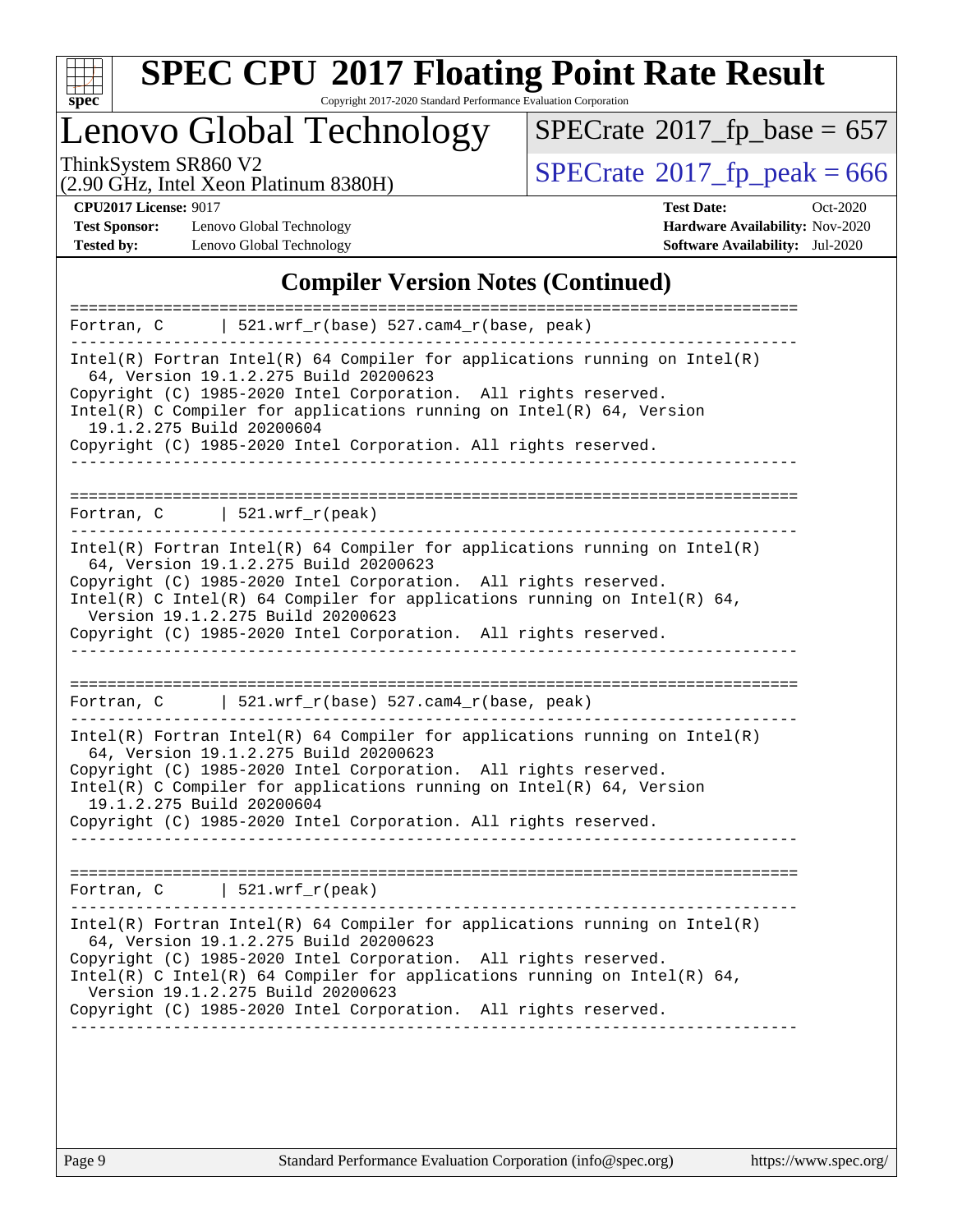

#### **[SPEC CPU](http://www.spec.org/auto/cpu2017/Docs/result-fields.html#SPECCPU2017FloatingPointRateResult)[2017 Floating Point Rate Result](http://www.spec.org/auto/cpu2017/Docs/result-fields.html#SPECCPU2017FloatingPointRateResult)** Copyright 2017-2020 Standard Performance Evaluation Corporation

### Lenovo Global Technology

 $SPECTate$ <sup>®</sup>[2017\\_fp\\_base =](http://www.spec.org/auto/cpu2017/Docs/result-fields.html#SPECrate2017fpbase) 657

(2.90 GHz, Intel Xeon Platinum 8380H)

**[Test Sponsor:](http://www.spec.org/auto/cpu2017/Docs/result-fields.html#TestSponsor)** Lenovo Global Technology **[Hardware Availability:](http://www.spec.org/auto/cpu2017/Docs/result-fields.html#HardwareAvailability)** Nov-2020 **[Tested by:](http://www.spec.org/auto/cpu2017/Docs/result-fields.html#Testedby)** Lenovo Global Technology **[Software Availability:](http://www.spec.org/auto/cpu2017/Docs/result-fields.html#SoftwareAvailability)** Jul-2020

ThinkSystem SR860 V2<br>(2.90 GHz, Intel Xeon Platinum 8380H)  $SPECrate@2017_fp\_peak = 666$  $SPECrate@2017_fp\_peak = 666$ 

**[CPU2017 License:](http://www.spec.org/auto/cpu2017/Docs/result-fields.html#CPU2017License)** 9017 **[Test Date:](http://www.spec.org/auto/cpu2017/Docs/result-fields.html#TestDate)** Oct-2020

### **[Base Compiler Invocation](http://www.spec.org/auto/cpu2017/Docs/result-fields.html#BaseCompilerInvocation)**

[C benchmarks:](http://www.spec.org/auto/cpu2017/Docs/result-fields.html#Cbenchmarks)

[icc](http://www.spec.org/cpu2017/results/res2020q4/cpu2017-20201026-24279.flags.html#user_CCbase_intel_icc_66fc1ee009f7361af1fbd72ca7dcefbb700085f36577c54f309893dd4ec40d12360134090235512931783d35fd58c0460139e722d5067c5574d8eaf2b3e37e92)

[C++ benchmarks:](http://www.spec.org/auto/cpu2017/Docs/result-fields.html#CXXbenchmarks) [icpc](http://www.spec.org/cpu2017/results/res2020q4/cpu2017-20201026-24279.flags.html#user_CXXbase_intel_icpc_c510b6838c7f56d33e37e94d029a35b4a7bccf4766a728ee175e80a419847e808290a9b78be685c44ab727ea267ec2f070ec5dc83b407c0218cded6866a35d07)

[Fortran benchmarks](http://www.spec.org/auto/cpu2017/Docs/result-fields.html#Fortranbenchmarks): [ifort](http://www.spec.org/cpu2017/results/res2020q4/cpu2017-20201026-24279.flags.html#user_FCbase_intel_ifort_8111460550e3ca792625aed983ce982f94888b8b503583aa7ba2b8303487b4d8a21a13e7191a45c5fd58ff318f48f9492884d4413fa793fd88dd292cad7027ca)

[Benchmarks using both Fortran and C:](http://www.spec.org/auto/cpu2017/Docs/result-fields.html#BenchmarksusingbothFortranandC) [ifort](http://www.spec.org/cpu2017/results/res2020q4/cpu2017-20201026-24279.flags.html#user_CC_FCbase_intel_ifort_8111460550e3ca792625aed983ce982f94888b8b503583aa7ba2b8303487b4d8a21a13e7191a45c5fd58ff318f48f9492884d4413fa793fd88dd292cad7027ca) [icc](http://www.spec.org/cpu2017/results/res2020q4/cpu2017-20201026-24279.flags.html#user_CC_FCbase_intel_icc_66fc1ee009f7361af1fbd72ca7dcefbb700085f36577c54f309893dd4ec40d12360134090235512931783d35fd58c0460139e722d5067c5574d8eaf2b3e37e92)

[Benchmarks using both C and C++](http://www.spec.org/auto/cpu2017/Docs/result-fields.html#BenchmarksusingbothCandCXX): [icpc](http://www.spec.org/cpu2017/results/res2020q4/cpu2017-20201026-24279.flags.html#user_CC_CXXbase_intel_icpc_c510b6838c7f56d33e37e94d029a35b4a7bccf4766a728ee175e80a419847e808290a9b78be685c44ab727ea267ec2f070ec5dc83b407c0218cded6866a35d07) [icc](http://www.spec.org/cpu2017/results/res2020q4/cpu2017-20201026-24279.flags.html#user_CC_CXXbase_intel_icc_66fc1ee009f7361af1fbd72ca7dcefbb700085f36577c54f309893dd4ec40d12360134090235512931783d35fd58c0460139e722d5067c5574d8eaf2b3e37e92)

[Benchmarks using Fortran, C, and C++:](http://www.spec.org/auto/cpu2017/Docs/result-fields.html#BenchmarksusingFortranCandCXX) [icpc](http://www.spec.org/cpu2017/results/res2020q4/cpu2017-20201026-24279.flags.html#user_CC_CXX_FCbase_intel_icpc_c510b6838c7f56d33e37e94d029a35b4a7bccf4766a728ee175e80a419847e808290a9b78be685c44ab727ea267ec2f070ec5dc83b407c0218cded6866a35d07) [icc](http://www.spec.org/cpu2017/results/res2020q4/cpu2017-20201026-24279.flags.html#user_CC_CXX_FCbase_intel_icc_66fc1ee009f7361af1fbd72ca7dcefbb700085f36577c54f309893dd4ec40d12360134090235512931783d35fd58c0460139e722d5067c5574d8eaf2b3e37e92) [ifort](http://www.spec.org/cpu2017/results/res2020q4/cpu2017-20201026-24279.flags.html#user_CC_CXX_FCbase_intel_ifort_8111460550e3ca792625aed983ce982f94888b8b503583aa7ba2b8303487b4d8a21a13e7191a45c5fd58ff318f48f9492884d4413fa793fd88dd292cad7027ca)

#### **[Base Portability Flags](http://www.spec.org/auto/cpu2017/Docs/result-fields.html#BasePortabilityFlags)**

 503.bwaves\_r: [-DSPEC\\_LP64](http://www.spec.org/cpu2017/results/res2020q4/cpu2017-20201026-24279.flags.html#suite_basePORTABILITY503_bwaves_r_DSPEC_LP64) 507.cactuBSSN\_r: [-DSPEC\\_LP64](http://www.spec.org/cpu2017/results/res2020q4/cpu2017-20201026-24279.flags.html#suite_basePORTABILITY507_cactuBSSN_r_DSPEC_LP64) 508.namd\_r: [-DSPEC\\_LP64](http://www.spec.org/cpu2017/results/res2020q4/cpu2017-20201026-24279.flags.html#suite_basePORTABILITY508_namd_r_DSPEC_LP64) 510.parest\_r: [-DSPEC\\_LP64](http://www.spec.org/cpu2017/results/res2020q4/cpu2017-20201026-24279.flags.html#suite_basePORTABILITY510_parest_r_DSPEC_LP64) 511.povray\_r: [-DSPEC\\_LP64](http://www.spec.org/cpu2017/results/res2020q4/cpu2017-20201026-24279.flags.html#suite_basePORTABILITY511_povray_r_DSPEC_LP64) 519.lbm\_r: [-DSPEC\\_LP64](http://www.spec.org/cpu2017/results/res2020q4/cpu2017-20201026-24279.flags.html#suite_basePORTABILITY519_lbm_r_DSPEC_LP64) 521.wrf\_r: [-DSPEC\\_LP64](http://www.spec.org/cpu2017/results/res2020q4/cpu2017-20201026-24279.flags.html#suite_basePORTABILITY521_wrf_r_DSPEC_LP64) [-DSPEC\\_CASE\\_FLAG](http://www.spec.org/cpu2017/results/res2020q4/cpu2017-20201026-24279.flags.html#b521.wrf_r_baseCPORTABILITY_DSPEC_CASE_FLAG) [-convert big\\_endian](http://www.spec.org/cpu2017/results/res2020q4/cpu2017-20201026-24279.flags.html#user_baseFPORTABILITY521_wrf_r_convert_big_endian_c3194028bc08c63ac5d04de18c48ce6d347e4e562e8892b8bdbdc0214820426deb8554edfa529a3fb25a586e65a3d812c835984020483e7e73212c4d31a38223) 526.blender\_r: [-DSPEC\\_LP64](http://www.spec.org/cpu2017/results/res2020q4/cpu2017-20201026-24279.flags.html#suite_basePORTABILITY526_blender_r_DSPEC_LP64) [-DSPEC\\_LINUX](http://www.spec.org/cpu2017/results/res2020q4/cpu2017-20201026-24279.flags.html#b526.blender_r_baseCPORTABILITY_DSPEC_LINUX) [-funsigned-char](http://www.spec.org/cpu2017/results/res2020q4/cpu2017-20201026-24279.flags.html#user_baseCPORTABILITY526_blender_r_force_uchar_40c60f00ab013830e2dd6774aeded3ff59883ba5a1fc5fc14077f794d777847726e2a5858cbc7672e36e1b067e7e5c1d9a74f7176df07886a243d7cc18edfe67) 527.cam4\_r: [-DSPEC\\_LP64](http://www.spec.org/cpu2017/results/res2020q4/cpu2017-20201026-24279.flags.html#suite_basePORTABILITY527_cam4_r_DSPEC_LP64) [-DSPEC\\_CASE\\_FLAG](http://www.spec.org/cpu2017/results/res2020q4/cpu2017-20201026-24279.flags.html#b527.cam4_r_baseCPORTABILITY_DSPEC_CASE_FLAG) 538.imagick\_r: [-DSPEC\\_LP64](http://www.spec.org/cpu2017/results/res2020q4/cpu2017-20201026-24279.flags.html#suite_basePORTABILITY538_imagick_r_DSPEC_LP64) 544.nab\_r: [-DSPEC\\_LP64](http://www.spec.org/cpu2017/results/res2020q4/cpu2017-20201026-24279.flags.html#suite_basePORTABILITY544_nab_r_DSPEC_LP64) 549.fotonik3d\_r: [-DSPEC\\_LP64](http://www.spec.org/cpu2017/results/res2020q4/cpu2017-20201026-24279.flags.html#suite_basePORTABILITY549_fotonik3d_r_DSPEC_LP64) 554.roms\_r: [-DSPEC\\_LP64](http://www.spec.org/cpu2017/results/res2020q4/cpu2017-20201026-24279.flags.html#suite_basePORTABILITY554_roms_r_DSPEC_LP64)

### **[Base Optimization Flags](http://www.spec.org/auto/cpu2017/Docs/result-fields.html#BaseOptimizationFlags)**

#### [C benchmarks](http://www.spec.org/auto/cpu2017/Docs/result-fields.html#Cbenchmarks):

[-m64](http://www.spec.org/cpu2017/results/res2020q4/cpu2017-20201026-24279.flags.html#user_CCbase_m64-icc) [-qnextgen](http://www.spec.org/cpu2017/results/res2020q4/cpu2017-20201026-24279.flags.html#user_CCbase_f-qnextgen) [-std=c11](http://www.spec.org/cpu2017/results/res2020q4/cpu2017-20201026-24279.flags.html#user_CCbase_std-icc-std_0e1c27790398a4642dfca32ffe6c27b5796f9c2d2676156f2e42c9c44eaad0c049b1cdb667a270c34d979996257aeb8fc440bfb01818dbc9357bd9d174cb8524) [-Wl,-plugin-opt=-x86-branches-within-32B-boundaries](http://www.spec.org/cpu2017/results/res2020q4/cpu2017-20201026-24279.flags.html#user_CCbase_f-x86-branches-within-32B-boundaries_0098b4e4317ae60947b7b728078a624952a08ac37a3c797dfb4ffeb399e0c61a9dd0f2f44ce917e9361fb9076ccb15e7824594512dd315205382d84209e912f3) [-Wl,-z,muldefs](http://www.spec.org/cpu2017/results/res2020q4/cpu2017-20201026-24279.flags.html#user_CCbase_link_force_multiple1_b4cbdb97b34bdee9ceefcfe54f4c8ea74255f0b02a4b23e853cdb0e18eb4525ac79b5a88067c842dd0ee6996c24547a27a4b99331201badda8798ef8a743f577) [-xCORE-AVX512](http://www.spec.org/cpu2017/results/res2020q4/cpu2017-20201026-24279.flags.html#user_CCbase_f-xCORE-AVX512) [-Ofast](http://www.spec.org/cpu2017/results/res2020q4/cpu2017-20201026-24279.flags.html#user_CCbase_f-Ofast) [-ffast-math](http://www.spec.org/cpu2017/results/res2020q4/cpu2017-20201026-24279.flags.html#user_CCbase_f-ffast-math) [-flto](http://www.spec.org/cpu2017/results/res2020q4/cpu2017-20201026-24279.flags.html#user_CCbase_f-flto) [-mfpmath=sse](http://www.spec.org/cpu2017/results/res2020q4/cpu2017-20201026-24279.flags.html#user_CCbase_f-mfpmath_70eb8fac26bde974f8ab713bc9086c5621c0b8d2f6c86f38af0bd7062540daf19db5f3a066d8c6684be05d84c9b6322eb3b5be6619d967835195b93d6c02afa1) [-funroll-loops](http://www.spec.org/cpu2017/results/res2020q4/cpu2017-20201026-24279.flags.html#user_CCbase_f-funroll-loops) [-qopt-mem-layout-trans=4](http://www.spec.org/cpu2017/results/res2020q4/cpu2017-20201026-24279.flags.html#user_CCbase_f-qopt-mem-layout-trans_fa39e755916c150a61361b7846f310bcdf6f04e385ef281cadf3647acec3f0ae266d1a1d22d972a7087a248fd4e6ca390a3634700869573d231a252c784941a8) [-L/usr/local/jemalloc64-5.0.1/lib](http://www.spec.org/cpu2017/results/res2020q4/cpu2017-20201026-24279.flags.html#user_CCbase_jemalloc_link_path64_1_cc289568b1a6c0fd3b62c91b824c27fcb5af5e8098e6ad028160d21144ef1b8aef3170d2acf0bee98a8da324cfe4f67d0a3d0c4cc4673d993d694dc2a0df248b) [-ljemalloc](http://www.spec.org/cpu2017/results/res2020q4/cpu2017-20201026-24279.flags.html#user_CCbase_jemalloc_link_lib_d1249b907c500fa1c0672f44f562e3d0f79738ae9e3c4a9c376d49f265a04b9c99b167ecedbf6711b3085be911c67ff61f150a17b3472be731631ba4d0471706)

**(Continued on next page)**

Page 10 Standard Performance Evaluation Corporation [\(info@spec.org\)](mailto:info@spec.org) <https://www.spec.org/>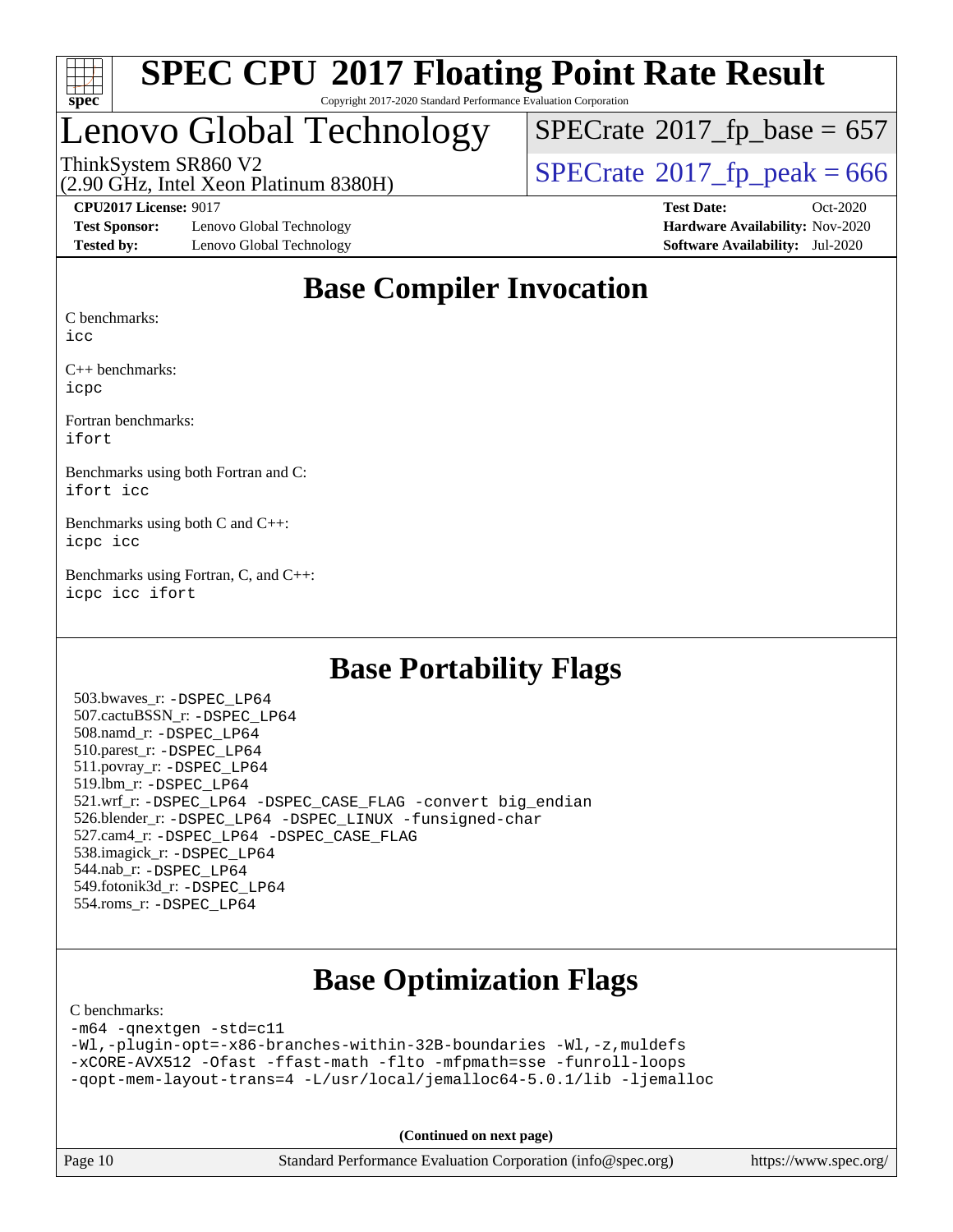

Copyright 2017-2020 Standard Performance Evaluation Corporation

### Lenovo Global Technology

ThinkSystem SR860 V2<br>(2.90 GHz, Intel Xeon Platinum 8380H)  $SPECrate@2017_fp\_peak = 666$  $SPECrate@2017_fp\_peak = 666$  $SPECTate$ <sup>®</sup>[2017\\_fp\\_base =](http://www.spec.org/auto/cpu2017/Docs/result-fields.html#SPECrate2017fpbase) 657

(2.90 GHz, Intel Xeon Platinum 8380H)

**[Test Sponsor:](http://www.spec.org/auto/cpu2017/Docs/result-fields.html#TestSponsor)** Lenovo Global Technology **[Hardware Availability:](http://www.spec.org/auto/cpu2017/Docs/result-fields.html#HardwareAvailability)** Nov-2020 **[Tested by:](http://www.spec.org/auto/cpu2017/Docs/result-fields.html#Testedby)** Lenovo Global Technology **[Software Availability:](http://www.spec.org/auto/cpu2017/Docs/result-fields.html#SoftwareAvailability)** Jul-2020

**[CPU2017 License:](http://www.spec.org/auto/cpu2017/Docs/result-fields.html#CPU2017License)** 9017 **[Test Date:](http://www.spec.org/auto/cpu2017/Docs/result-fields.html#TestDate)** Oct-2020

### **[Base Optimization Flags \(Continued\)](http://www.spec.org/auto/cpu2017/Docs/result-fields.html#BaseOptimizationFlags)**

[C++ benchmarks:](http://www.spec.org/auto/cpu2017/Docs/result-fields.html#CXXbenchmarks)

[-m64](http://www.spec.org/cpu2017/results/res2020q4/cpu2017-20201026-24279.flags.html#user_CXXbase_m64-icc) [-qnextgen](http://www.spec.org/cpu2017/results/res2020q4/cpu2017-20201026-24279.flags.html#user_CXXbase_f-qnextgen) [-Wl,-plugin-opt=-x86-branches-within-32B-boundaries](http://www.spec.org/cpu2017/results/res2020q4/cpu2017-20201026-24279.flags.html#user_CXXbase_f-x86-branches-within-32B-boundaries_0098b4e4317ae60947b7b728078a624952a08ac37a3c797dfb4ffeb399e0c61a9dd0f2f44ce917e9361fb9076ccb15e7824594512dd315205382d84209e912f3) [-Wl,-z,muldefs](http://www.spec.org/cpu2017/results/res2020q4/cpu2017-20201026-24279.flags.html#user_CXXbase_link_force_multiple1_b4cbdb97b34bdee9ceefcfe54f4c8ea74255f0b02a4b23e853cdb0e18eb4525ac79b5a88067c842dd0ee6996c24547a27a4b99331201badda8798ef8a743f577) [-xCORE-AVX512](http://www.spec.org/cpu2017/results/res2020q4/cpu2017-20201026-24279.flags.html#user_CXXbase_f-xCORE-AVX512) [-Ofast](http://www.spec.org/cpu2017/results/res2020q4/cpu2017-20201026-24279.flags.html#user_CXXbase_f-Ofast) [-ffast-math](http://www.spec.org/cpu2017/results/res2020q4/cpu2017-20201026-24279.flags.html#user_CXXbase_f-ffast-math) [-flto](http://www.spec.org/cpu2017/results/res2020q4/cpu2017-20201026-24279.flags.html#user_CXXbase_f-flto) [-mfpmath=sse](http://www.spec.org/cpu2017/results/res2020q4/cpu2017-20201026-24279.flags.html#user_CXXbase_f-mfpmath_70eb8fac26bde974f8ab713bc9086c5621c0b8d2f6c86f38af0bd7062540daf19db5f3a066d8c6684be05d84c9b6322eb3b5be6619d967835195b93d6c02afa1) [-funroll-loops](http://www.spec.org/cpu2017/results/res2020q4/cpu2017-20201026-24279.flags.html#user_CXXbase_f-funroll-loops) [-qopt-mem-layout-trans=4](http://www.spec.org/cpu2017/results/res2020q4/cpu2017-20201026-24279.flags.html#user_CXXbase_f-qopt-mem-layout-trans_fa39e755916c150a61361b7846f310bcdf6f04e385ef281cadf3647acec3f0ae266d1a1d22d972a7087a248fd4e6ca390a3634700869573d231a252c784941a8) [-L/usr/local/jemalloc64-5.0.1/lib](http://www.spec.org/cpu2017/results/res2020q4/cpu2017-20201026-24279.flags.html#user_CXXbase_jemalloc_link_path64_1_cc289568b1a6c0fd3b62c91b824c27fcb5af5e8098e6ad028160d21144ef1b8aef3170d2acf0bee98a8da324cfe4f67d0a3d0c4cc4673d993d694dc2a0df248b) [-ljemalloc](http://www.spec.org/cpu2017/results/res2020q4/cpu2017-20201026-24279.flags.html#user_CXXbase_jemalloc_link_lib_d1249b907c500fa1c0672f44f562e3d0f79738ae9e3c4a9c376d49f265a04b9c99b167ecedbf6711b3085be911c67ff61f150a17b3472be731631ba4d0471706) [Fortran benchmarks](http://www.spec.org/auto/cpu2017/Docs/result-fields.html#Fortranbenchmarks): [-m64](http://www.spec.org/cpu2017/results/res2020q4/cpu2017-20201026-24279.flags.html#user_FCbase_m64-icc) [-Wl,-plugin-opt=-x86-branches-within-32B-boundaries](http://www.spec.org/cpu2017/results/res2020q4/cpu2017-20201026-24279.flags.html#user_FCbase_f-x86-branches-within-32B-boundaries_0098b4e4317ae60947b7b728078a624952a08ac37a3c797dfb4ffeb399e0c61a9dd0f2f44ce917e9361fb9076ccb15e7824594512dd315205382d84209e912f3) [-Wl,-z,muldefs](http://www.spec.org/cpu2017/results/res2020q4/cpu2017-20201026-24279.flags.html#user_FCbase_link_force_multiple1_b4cbdb97b34bdee9ceefcfe54f4c8ea74255f0b02a4b23e853cdb0e18eb4525ac79b5a88067c842dd0ee6996c24547a27a4b99331201badda8798ef8a743f577) [-xCORE-AVX512](http://www.spec.org/cpu2017/results/res2020q4/cpu2017-20201026-24279.flags.html#user_FCbase_f-xCORE-AVX512) [-O3](http://www.spec.org/cpu2017/results/res2020q4/cpu2017-20201026-24279.flags.html#user_FCbase_f-O3) [-ipo](http://www.spec.org/cpu2017/results/res2020q4/cpu2017-20201026-24279.flags.html#user_FCbase_f-ipo) [-no-prec-div](http://www.spec.org/cpu2017/results/res2020q4/cpu2017-20201026-24279.flags.html#user_FCbase_f-no-prec-div) [-qopt-prefetch](http://www.spec.org/cpu2017/results/res2020q4/cpu2017-20201026-24279.flags.html#user_FCbase_f-qopt-prefetch) [-ffinite-math-only](http://www.spec.org/cpu2017/results/res2020q4/cpu2017-20201026-24279.flags.html#user_FCbase_f_finite_math_only_cb91587bd2077682c4b38af759c288ed7c732db004271a9512da14a4f8007909a5f1427ecbf1a0fb78ff2a814402c6114ac565ca162485bbcae155b5e4258871) [-qopt-multiple-gather-scatter-by-shuffles](http://www.spec.org/cpu2017/results/res2020q4/cpu2017-20201026-24279.flags.html#user_FCbase_f-qopt-multiple-gather-scatter-by-shuffles) [-qopt-mem-layout-trans=4](http://www.spec.org/cpu2017/results/res2020q4/cpu2017-20201026-24279.flags.html#user_FCbase_f-qopt-mem-layout-trans_fa39e755916c150a61361b7846f310bcdf6f04e385ef281cadf3647acec3f0ae266d1a1d22d972a7087a248fd4e6ca390a3634700869573d231a252c784941a8) [-nostandard-realloc-lhs](http://www.spec.org/cpu2017/results/res2020q4/cpu2017-20201026-24279.flags.html#user_FCbase_f_2003_std_realloc_82b4557e90729c0f113870c07e44d33d6f5a304b4f63d4c15d2d0f1fab99f5daaed73bdb9275d9ae411527f28b936061aa8b9c8f2d63842963b95c9dd6426b8a) [-align array32byte](http://www.spec.org/cpu2017/results/res2020q4/cpu2017-20201026-24279.flags.html#user_FCbase_align_array32byte_b982fe038af199962ba9a80c053b8342c548c85b40b8e86eb3cc33dee0d7986a4af373ac2d51c3f7cf710a18d62fdce2948f201cd044323541f22fc0fffc51b6) [-auto](http://www.spec.org/cpu2017/results/res2020q4/cpu2017-20201026-24279.flags.html#user_FCbase_f-auto) [-mbranches-within-32B-boundaries](http://www.spec.org/cpu2017/results/res2020q4/cpu2017-20201026-24279.flags.html#user_FCbase_f-mbranches-within-32B-boundaries) [-L/usr/local/jemalloc64-5.0.1/lib](http://www.spec.org/cpu2017/results/res2020q4/cpu2017-20201026-24279.flags.html#user_FCbase_jemalloc_link_path64_1_cc289568b1a6c0fd3b62c91b824c27fcb5af5e8098e6ad028160d21144ef1b8aef3170d2acf0bee98a8da324cfe4f67d0a3d0c4cc4673d993d694dc2a0df248b) [-ljemalloc](http://www.spec.org/cpu2017/results/res2020q4/cpu2017-20201026-24279.flags.html#user_FCbase_jemalloc_link_lib_d1249b907c500fa1c0672f44f562e3d0f79738ae9e3c4a9c376d49f265a04b9c99b167ecedbf6711b3085be911c67ff61f150a17b3472be731631ba4d0471706) [Benchmarks using both Fortran and C](http://www.spec.org/auto/cpu2017/Docs/result-fields.html#BenchmarksusingbothFortranandC): [-m64](http://www.spec.org/cpu2017/results/res2020q4/cpu2017-20201026-24279.flags.html#user_CC_FCbase_m64-icc) [-qnextgen](http://www.spec.org/cpu2017/results/res2020q4/cpu2017-20201026-24279.flags.html#user_CC_FCbase_f-qnextgen) [-std=c11](http://www.spec.org/cpu2017/results/res2020q4/cpu2017-20201026-24279.flags.html#user_CC_FCbase_std-icc-std_0e1c27790398a4642dfca32ffe6c27b5796f9c2d2676156f2e42c9c44eaad0c049b1cdb667a270c34d979996257aeb8fc440bfb01818dbc9357bd9d174cb8524) [-Wl,-plugin-opt=-x86-branches-within-32B-boundaries](http://www.spec.org/cpu2017/results/res2020q4/cpu2017-20201026-24279.flags.html#user_CC_FCbase_f-x86-branches-within-32B-boundaries_0098b4e4317ae60947b7b728078a624952a08ac37a3c797dfb4ffeb399e0c61a9dd0f2f44ce917e9361fb9076ccb15e7824594512dd315205382d84209e912f3) [-Wl,-z,muldefs](http://www.spec.org/cpu2017/results/res2020q4/cpu2017-20201026-24279.flags.html#user_CC_FCbase_link_force_multiple1_b4cbdb97b34bdee9ceefcfe54f4c8ea74255f0b02a4b23e853cdb0e18eb4525ac79b5a88067c842dd0ee6996c24547a27a4b99331201badda8798ef8a743f577) [-xCORE-AVX512](http://www.spec.org/cpu2017/results/res2020q4/cpu2017-20201026-24279.flags.html#user_CC_FCbase_f-xCORE-AVX512) [-Ofast](http://www.spec.org/cpu2017/results/res2020q4/cpu2017-20201026-24279.flags.html#user_CC_FCbase_f-Ofast) [-ffast-math](http://www.spec.org/cpu2017/results/res2020q4/cpu2017-20201026-24279.flags.html#user_CC_FCbase_f-ffast-math) [-flto](http://www.spec.org/cpu2017/results/res2020q4/cpu2017-20201026-24279.flags.html#user_CC_FCbase_f-flto) [-mfpmath=sse](http://www.spec.org/cpu2017/results/res2020q4/cpu2017-20201026-24279.flags.html#user_CC_FCbase_f-mfpmath_70eb8fac26bde974f8ab713bc9086c5621c0b8d2f6c86f38af0bd7062540daf19db5f3a066d8c6684be05d84c9b6322eb3b5be6619d967835195b93d6c02afa1) [-funroll-loops](http://www.spec.org/cpu2017/results/res2020q4/cpu2017-20201026-24279.flags.html#user_CC_FCbase_f-funroll-loops) [-qopt-mem-layout-trans=4](http://www.spec.org/cpu2017/results/res2020q4/cpu2017-20201026-24279.flags.html#user_CC_FCbase_f-qopt-mem-layout-trans_fa39e755916c150a61361b7846f310bcdf6f04e385ef281cadf3647acec3f0ae266d1a1d22d972a7087a248fd4e6ca390a3634700869573d231a252c784941a8) [-O3](http://www.spec.org/cpu2017/results/res2020q4/cpu2017-20201026-24279.flags.html#user_CC_FCbase_f-O3) [-ipo](http://www.spec.org/cpu2017/results/res2020q4/cpu2017-20201026-24279.flags.html#user_CC_FCbase_f-ipo) [-no-prec-div](http://www.spec.org/cpu2017/results/res2020q4/cpu2017-20201026-24279.flags.html#user_CC_FCbase_f-no-prec-div) [-qopt-prefetch](http://www.spec.org/cpu2017/results/res2020q4/cpu2017-20201026-24279.flags.html#user_CC_FCbase_f-qopt-prefetch) [-ffinite-math-only](http://www.spec.org/cpu2017/results/res2020q4/cpu2017-20201026-24279.flags.html#user_CC_FCbase_f_finite_math_only_cb91587bd2077682c4b38af759c288ed7c732db004271a9512da14a4f8007909a5f1427ecbf1a0fb78ff2a814402c6114ac565ca162485bbcae155b5e4258871) [-qopt-multiple-gather-scatter-by-shuffles](http://www.spec.org/cpu2017/results/res2020q4/cpu2017-20201026-24279.flags.html#user_CC_FCbase_f-qopt-multiple-gather-scatter-by-shuffles) [-nostandard-realloc-lhs](http://www.spec.org/cpu2017/results/res2020q4/cpu2017-20201026-24279.flags.html#user_CC_FCbase_f_2003_std_realloc_82b4557e90729c0f113870c07e44d33d6f5a304b4f63d4c15d2d0f1fab99f5daaed73bdb9275d9ae411527f28b936061aa8b9c8f2d63842963b95c9dd6426b8a) [-align array32byte](http://www.spec.org/cpu2017/results/res2020q4/cpu2017-20201026-24279.flags.html#user_CC_FCbase_align_array32byte_b982fe038af199962ba9a80c053b8342c548c85b40b8e86eb3cc33dee0d7986a4af373ac2d51c3f7cf710a18d62fdce2948f201cd044323541f22fc0fffc51b6) [-auto](http://www.spec.org/cpu2017/results/res2020q4/cpu2017-20201026-24279.flags.html#user_CC_FCbase_f-auto) [-mbranches-within-32B-boundaries](http://www.spec.org/cpu2017/results/res2020q4/cpu2017-20201026-24279.flags.html#user_CC_FCbase_f-mbranches-within-32B-boundaries) [-L/usr/local/jemalloc64-5.0.1/lib](http://www.spec.org/cpu2017/results/res2020q4/cpu2017-20201026-24279.flags.html#user_CC_FCbase_jemalloc_link_path64_1_cc289568b1a6c0fd3b62c91b824c27fcb5af5e8098e6ad028160d21144ef1b8aef3170d2acf0bee98a8da324cfe4f67d0a3d0c4cc4673d993d694dc2a0df248b) [-ljemalloc](http://www.spec.org/cpu2017/results/res2020q4/cpu2017-20201026-24279.flags.html#user_CC_FCbase_jemalloc_link_lib_d1249b907c500fa1c0672f44f562e3d0f79738ae9e3c4a9c376d49f265a04b9c99b167ecedbf6711b3085be911c67ff61f150a17b3472be731631ba4d0471706) [Benchmarks using both C and C++](http://www.spec.org/auto/cpu2017/Docs/result-fields.html#BenchmarksusingbothCandCXX): [-m64](http://www.spec.org/cpu2017/results/res2020q4/cpu2017-20201026-24279.flags.html#user_CC_CXXbase_m64-icc) [-qnextgen](http://www.spec.org/cpu2017/results/res2020q4/cpu2017-20201026-24279.flags.html#user_CC_CXXbase_f-qnextgen) [-std=c11](http://www.spec.org/cpu2017/results/res2020q4/cpu2017-20201026-24279.flags.html#user_CC_CXXbase_std-icc-std_0e1c27790398a4642dfca32ffe6c27b5796f9c2d2676156f2e42c9c44eaad0c049b1cdb667a270c34d979996257aeb8fc440bfb01818dbc9357bd9d174cb8524) [-Wl,-plugin-opt=-x86-branches-within-32B-boundaries](http://www.spec.org/cpu2017/results/res2020q4/cpu2017-20201026-24279.flags.html#user_CC_CXXbase_f-x86-branches-within-32B-boundaries_0098b4e4317ae60947b7b728078a624952a08ac37a3c797dfb4ffeb399e0c61a9dd0f2f44ce917e9361fb9076ccb15e7824594512dd315205382d84209e912f3) [-Wl,-z,muldefs](http://www.spec.org/cpu2017/results/res2020q4/cpu2017-20201026-24279.flags.html#user_CC_CXXbase_link_force_multiple1_b4cbdb97b34bdee9ceefcfe54f4c8ea74255f0b02a4b23e853cdb0e18eb4525ac79b5a88067c842dd0ee6996c24547a27a4b99331201badda8798ef8a743f577) [-xCORE-AVX512](http://www.spec.org/cpu2017/results/res2020q4/cpu2017-20201026-24279.flags.html#user_CC_CXXbase_f-xCORE-AVX512) [-Ofast](http://www.spec.org/cpu2017/results/res2020q4/cpu2017-20201026-24279.flags.html#user_CC_CXXbase_f-Ofast) [-ffast-math](http://www.spec.org/cpu2017/results/res2020q4/cpu2017-20201026-24279.flags.html#user_CC_CXXbase_f-ffast-math) [-flto](http://www.spec.org/cpu2017/results/res2020q4/cpu2017-20201026-24279.flags.html#user_CC_CXXbase_f-flto) [-mfpmath=sse](http://www.spec.org/cpu2017/results/res2020q4/cpu2017-20201026-24279.flags.html#user_CC_CXXbase_f-mfpmath_70eb8fac26bde974f8ab713bc9086c5621c0b8d2f6c86f38af0bd7062540daf19db5f3a066d8c6684be05d84c9b6322eb3b5be6619d967835195b93d6c02afa1) [-funroll-loops](http://www.spec.org/cpu2017/results/res2020q4/cpu2017-20201026-24279.flags.html#user_CC_CXXbase_f-funroll-loops) [-qopt-mem-layout-trans=4](http://www.spec.org/cpu2017/results/res2020q4/cpu2017-20201026-24279.flags.html#user_CC_CXXbase_f-qopt-mem-layout-trans_fa39e755916c150a61361b7846f310bcdf6f04e385ef281cadf3647acec3f0ae266d1a1d22d972a7087a248fd4e6ca390a3634700869573d231a252c784941a8) [-L/usr/local/jemalloc64-5.0.1/lib](http://www.spec.org/cpu2017/results/res2020q4/cpu2017-20201026-24279.flags.html#user_CC_CXXbase_jemalloc_link_path64_1_cc289568b1a6c0fd3b62c91b824c27fcb5af5e8098e6ad028160d21144ef1b8aef3170d2acf0bee98a8da324cfe4f67d0a3d0c4cc4673d993d694dc2a0df248b) [-ljemalloc](http://www.spec.org/cpu2017/results/res2020q4/cpu2017-20201026-24279.flags.html#user_CC_CXXbase_jemalloc_link_lib_d1249b907c500fa1c0672f44f562e3d0f79738ae9e3c4a9c376d49f265a04b9c99b167ecedbf6711b3085be911c67ff61f150a17b3472be731631ba4d0471706) [Benchmarks using Fortran, C, and C++:](http://www.spec.org/auto/cpu2017/Docs/result-fields.html#BenchmarksusingFortranCandCXX) [-m64](http://www.spec.org/cpu2017/results/res2020q4/cpu2017-20201026-24279.flags.html#user_CC_CXX_FCbase_m64-icc) [-qnextgen](http://www.spec.org/cpu2017/results/res2020q4/cpu2017-20201026-24279.flags.html#user_CC_CXX_FCbase_f-qnextgen) [-std=c11](http://www.spec.org/cpu2017/results/res2020q4/cpu2017-20201026-24279.flags.html#user_CC_CXX_FCbase_std-icc-std_0e1c27790398a4642dfca32ffe6c27b5796f9c2d2676156f2e42c9c44eaad0c049b1cdb667a270c34d979996257aeb8fc440bfb01818dbc9357bd9d174cb8524) [-Wl,-plugin-opt=-x86-branches-within-32B-boundaries](http://www.spec.org/cpu2017/results/res2020q4/cpu2017-20201026-24279.flags.html#user_CC_CXX_FCbase_f-x86-branches-within-32B-boundaries_0098b4e4317ae60947b7b728078a624952a08ac37a3c797dfb4ffeb399e0c61a9dd0f2f44ce917e9361fb9076ccb15e7824594512dd315205382d84209e912f3) [-Wl,-z,muldefs](http://www.spec.org/cpu2017/results/res2020q4/cpu2017-20201026-24279.flags.html#user_CC_CXX_FCbase_link_force_multiple1_b4cbdb97b34bdee9ceefcfe54f4c8ea74255f0b02a4b23e853cdb0e18eb4525ac79b5a88067c842dd0ee6996c24547a27a4b99331201badda8798ef8a743f577) [-xCORE-AVX512](http://www.spec.org/cpu2017/results/res2020q4/cpu2017-20201026-24279.flags.html#user_CC_CXX_FCbase_f-xCORE-AVX512) [-Ofast](http://www.spec.org/cpu2017/results/res2020q4/cpu2017-20201026-24279.flags.html#user_CC_CXX_FCbase_f-Ofast) [-ffast-math](http://www.spec.org/cpu2017/results/res2020q4/cpu2017-20201026-24279.flags.html#user_CC_CXX_FCbase_f-ffast-math) [-flto](http://www.spec.org/cpu2017/results/res2020q4/cpu2017-20201026-24279.flags.html#user_CC_CXX_FCbase_f-flto) [-mfpmath=sse](http://www.spec.org/cpu2017/results/res2020q4/cpu2017-20201026-24279.flags.html#user_CC_CXX_FCbase_f-mfpmath_70eb8fac26bde974f8ab713bc9086c5621c0b8d2f6c86f38af0bd7062540daf19db5f3a066d8c6684be05d84c9b6322eb3b5be6619d967835195b93d6c02afa1) [-funroll-loops](http://www.spec.org/cpu2017/results/res2020q4/cpu2017-20201026-24279.flags.html#user_CC_CXX_FCbase_f-funroll-loops) [-qopt-mem-layout-trans=4](http://www.spec.org/cpu2017/results/res2020q4/cpu2017-20201026-24279.flags.html#user_CC_CXX_FCbase_f-qopt-mem-layout-trans_fa39e755916c150a61361b7846f310bcdf6f04e385ef281cadf3647acec3f0ae266d1a1d22d972a7087a248fd4e6ca390a3634700869573d231a252c784941a8) [-O3](http://www.spec.org/cpu2017/results/res2020q4/cpu2017-20201026-24279.flags.html#user_CC_CXX_FCbase_f-O3) [-ipo](http://www.spec.org/cpu2017/results/res2020q4/cpu2017-20201026-24279.flags.html#user_CC_CXX_FCbase_f-ipo) [-no-prec-div](http://www.spec.org/cpu2017/results/res2020q4/cpu2017-20201026-24279.flags.html#user_CC_CXX_FCbase_f-no-prec-div) [-qopt-prefetch](http://www.spec.org/cpu2017/results/res2020q4/cpu2017-20201026-24279.flags.html#user_CC_CXX_FCbase_f-qopt-prefetch) [-ffinite-math-only](http://www.spec.org/cpu2017/results/res2020q4/cpu2017-20201026-24279.flags.html#user_CC_CXX_FCbase_f_finite_math_only_cb91587bd2077682c4b38af759c288ed7c732db004271a9512da14a4f8007909a5f1427ecbf1a0fb78ff2a814402c6114ac565ca162485bbcae155b5e4258871) [-qopt-multiple-gather-scatter-by-shuffles](http://www.spec.org/cpu2017/results/res2020q4/cpu2017-20201026-24279.flags.html#user_CC_CXX_FCbase_f-qopt-multiple-gather-scatter-by-shuffles) [-nostandard-realloc-lhs](http://www.spec.org/cpu2017/results/res2020q4/cpu2017-20201026-24279.flags.html#user_CC_CXX_FCbase_f_2003_std_realloc_82b4557e90729c0f113870c07e44d33d6f5a304b4f63d4c15d2d0f1fab99f5daaed73bdb9275d9ae411527f28b936061aa8b9c8f2d63842963b95c9dd6426b8a) [-align array32byte](http://www.spec.org/cpu2017/results/res2020q4/cpu2017-20201026-24279.flags.html#user_CC_CXX_FCbase_align_array32byte_b982fe038af199962ba9a80c053b8342c548c85b40b8e86eb3cc33dee0d7986a4af373ac2d51c3f7cf710a18d62fdce2948f201cd044323541f22fc0fffc51b6) [-auto](http://www.spec.org/cpu2017/results/res2020q4/cpu2017-20201026-24279.flags.html#user_CC_CXX_FCbase_f-auto) [-mbranches-within-32B-boundaries](http://www.spec.org/cpu2017/results/res2020q4/cpu2017-20201026-24279.flags.html#user_CC_CXX_FCbase_f-mbranches-within-32B-boundaries) [-L/usr/local/jemalloc64-5.0.1/lib](http://www.spec.org/cpu2017/results/res2020q4/cpu2017-20201026-24279.flags.html#user_CC_CXX_FCbase_jemalloc_link_path64_1_cc289568b1a6c0fd3b62c91b824c27fcb5af5e8098e6ad028160d21144ef1b8aef3170d2acf0bee98a8da324cfe4f67d0a3d0c4cc4673d993d694dc2a0df248b) [-ljemalloc](http://www.spec.org/cpu2017/results/res2020q4/cpu2017-20201026-24279.flags.html#user_CC_CXX_FCbase_jemalloc_link_lib_d1249b907c500fa1c0672f44f562e3d0f79738ae9e3c4a9c376d49f265a04b9c99b167ecedbf6711b3085be911c67ff61f150a17b3472be731631ba4d0471706)

#### **[Peak Compiler Invocation](http://www.spec.org/auto/cpu2017/Docs/result-fields.html#PeakCompilerInvocation)**

[C benchmarks](http://www.spec.org/auto/cpu2017/Docs/result-fields.html#Cbenchmarks):

[icc](http://www.spec.org/cpu2017/results/res2020q4/cpu2017-20201026-24279.flags.html#user_CCpeak_intel_icc_66fc1ee009f7361af1fbd72ca7dcefbb700085f36577c54f309893dd4ec40d12360134090235512931783d35fd58c0460139e722d5067c5574d8eaf2b3e37e92)

**(Continued on next page)**

Page 11 Standard Performance Evaluation Corporation [\(info@spec.org\)](mailto:info@spec.org) <https://www.spec.org/>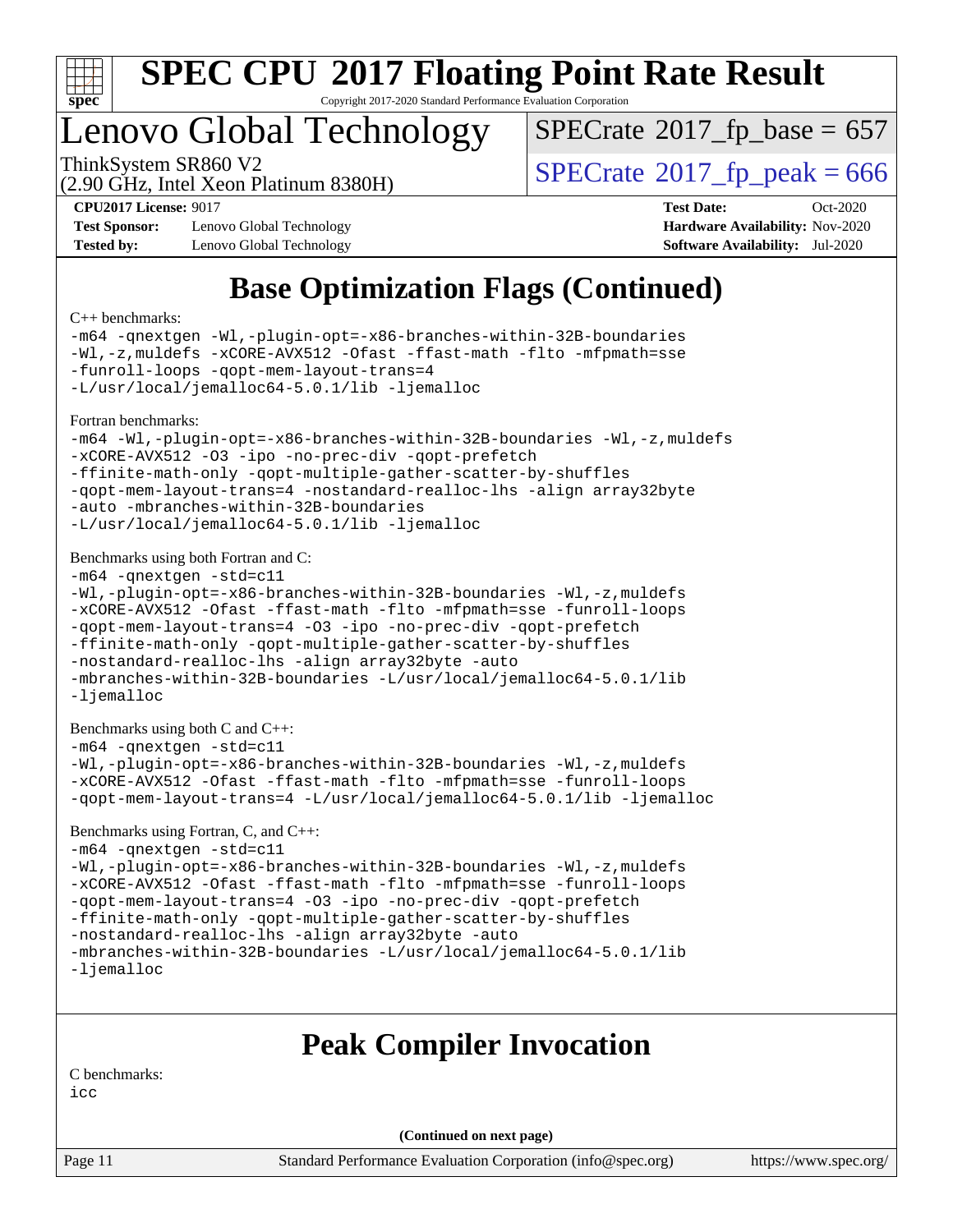

#### **[SPEC CPU](http://www.spec.org/auto/cpu2017/Docs/result-fields.html#SPECCPU2017FloatingPointRateResult)[2017 Floating Point Rate Result](http://www.spec.org/auto/cpu2017/Docs/result-fields.html#SPECCPU2017FloatingPointRateResult)** Copyright 2017-2020 Standard Performance Evaluation Corporation

### Lenovo Global Technology

 $SPECTate$ <sup>®</sup>[2017\\_fp\\_base =](http://www.spec.org/auto/cpu2017/Docs/result-fields.html#SPECrate2017fpbase) 657

(2.90 GHz, Intel Xeon Platinum 8380H) ThinkSystem SR860 V2<br>(2.90 GHz, Intel Xeon Platinum 8380H)  $SPECrate@2017_fp\_peak = 666$  $SPECrate@2017_fp\_peak = 666$ 

**[Test Sponsor:](http://www.spec.org/auto/cpu2017/Docs/result-fields.html#TestSponsor)** Lenovo Global Technology **[Hardware Availability:](http://www.spec.org/auto/cpu2017/Docs/result-fields.html#HardwareAvailability)** Nov-2020 **[Tested by:](http://www.spec.org/auto/cpu2017/Docs/result-fields.html#Testedby)** Lenovo Global Technology **[Software Availability:](http://www.spec.org/auto/cpu2017/Docs/result-fields.html#SoftwareAvailability)** Jul-2020

**[CPU2017 License:](http://www.spec.org/auto/cpu2017/Docs/result-fields.html#CPU2017License)** 9017 **[Test Date:](http://www.spec.org/auto/cpu2017/Docs/result-fields.html#TestDate)** Oct-2020

### **[Peak Compiler Invocation \(Continued\)](http://www.spec.org/auto/cpu2017/Docs/result-fields.html#PeakCompilerInvocation)**

[C++ benchmarks](http://www.spec.org/auto/cpu2017/Docs/result-fields.html#CXXbenchmarks): [icpc](http://www.spec.org/cpu2017/results/res2020q4/cpu2017-20201026-24279.flags.html#user_CXXpeak_intel_icpc_c510b6838c7f56d33e37e94d029a35b4a7bccf4766a728ee175e80a419847e808290a9b78be685c44ab727ea267ec2f070ec5dc83b407c0218cded6866a35d07)

[Fortran benchmarks:](http://www.spec.org/auto/cpu2017/Docs/result-fields.html#Fortranbenchmarks) [ifort](http://www.spec.org/cpu2017/results/res2020q4/cpu2017-20201026-24279.flags.html#user_FCpeak_intel_ifort_8111460550e3ca792625aed983ce982f94888b8b503583aa7ba2b8303487b4d8a21a13e7191a45c5fd58ff318f48f9492884d4413fa793fd88dd292cad7027ca)

[Benchmarks using both Fortran and C](http://www.spec.org/auto/cpu2017/Docs/result-fields.html#BenchmarksusingbothFortranandC): [ifort](http://www.spec.org/cpu2017/results/res2020q4/cpu2017-20201026-24279.flags.html#user_CC_FCpeak_intel_ifort_8111460550e3ca792625aed983ce982f94888b8b503583aa7ba2b8303487b4d8a21a13e7191a45c5fd58ff318f48f9492884d4413fa793fd88dd292cad7027ca) [icc](http://www.spec.org/cpu2017/results/res2020q4/cpu2017-20201026-24279.flags.html#user_CC_FCpeak_intel_icc_66fc1ee009f7361af1fbd72ca7dcefbb700085f36577c54f309893dd4ec40d12360134090235512931783d35fd58c0460139e722d5067c5574d8eaf2b3e37e92)

[Benchmarks using both C and C++:](http://www.spec.org/auto/cpu2017/Docs/result-fields.html#BenchmarksusingbothCandCXX) [icpc](http://www.spec.org/cpu2017/results/res2020q4/cpu2017-20201026-24279.flags.html#user_CC_CXXpeak_intel_icpc_c510b6838c7f56d33e37e94d029a35b4a7bccf4766a728ee175e80a419847e808290a9b78be685c44ab727ea267ec2f070ec5dc83b407c0218cded6866a35d07) [icc](http://www.spec.org/cpu2017/results/res2020q4/cpu2017-20201026-24279.flags.html#user_CC_CXXpeak_intel_icc_66fc1ee009f7361af1fbd72ca7dcefbb700085f36577c54f309893dd4ec40d12360134090235512931783d35fd58c0460139e722d5067c5574d8eaf2b3e37e92)

[Benchmarks using Fortran, C, and C++](http://www.spec.org/auto/cpu2017/Docs/result-fields.html#BenchmarksusingFortranCandCXX): [icpc](http://www.spec.org/cpu2017/results/res2020q4/cpu2017-20201026-24279.flags.html#user_CC_CXX_FCpeak_intel_icpc_c510b6838c7f56d33e37e94d029a35b4a7bccf4766a728ee175e80a419847e808290a9b78be685c44ab727ea267ec2f070ec5dc83b407c0218cded6866a35d07) [icc](http://www.spec.org/cpu2017/results/res2020q4/cpu2017-20201026-24279.flags.html#user_CC_CXX_FCpeak_intel_icc_66fc1ee009f7361af1fbd72ca7dcefbb700085f36577c54f309893dd4ec40d12360134090235512931783d35fd58c0460139e722d5067c5574d8eaf2b3e37e92) [ifort](http://www.spec.org/cpu2017/results/res2020q4/cpu2017-20201026-24279.flags.html#user_CC_CXX_FCpeak_intel_ifort_8111460550e3ca792625aed983ce982f94888b8b503583aa7ba2b8303487b4d8a21a13e7191a45c5fd58ff318f48f9492884d4413fa793fd88dd292cad7027ca)

### **[Peak Portability Flags](http://www.spec.org/auto/cpu2017/Docs/result-fields.html#PeakPortabilityFlags)**

Same as Base Portability Flags

### **[Peak Optimization Flags](http://www.spec.org/auto/cpu2017/Docs/result-fields.html#PeakOptimizationFlags)**

[C benchmarks](http://www.spec.org/auto/cpu2017/Docs/result-fields.html#Cbenchmarks):

519.lbm\_r: basepeak = yes

538.imagick\_r: basepeak = yes

 $544$ .nab\_r: basepeak = yes

[C++ benchmarks:](http://www.spec.org/auto/cpu2017/Docs/result-fields.html#CXXbenchmarks)

508.namd\_r: basepeak = yes

 510.parest\_r: [-m64](http://www.spec.org/cpu2017/results/res2020q4/cpu2017-20201026-24279.flags.html#user_peakCXXLD510_parest_r_m64-icc) [-qnextgen](http://www.spec.org/cpu2017/results/res2020q4/cpu2017-20201026-24279.flags.html#user_peakCXXLD510_parest_r_f-qnextgen) [-Wl,-plugin-opt=-x86-branches-within-32B-boundaries](http://www.spec.org/cpu2017/results/res2020q4/cpu2017-20201026-24279.flags.html#user_peakLDFLAGS510_parest_r_f-x86-branches-within-32B-boundaries_0098b4e4317ae60947b7b728078a624952a08ac37a3c797dfb4ffeb399e0c61a9dd0f2f44ce917e9361fb9076ccb15e7824594512dd315205382d84209e912f3) [-Wl,-z,muldefs](http://www.spec.org/cpu2017/results/res2020q4/cpu2017-20201026-24279.flags.html#user_peakEXTRA_LDFLAGS510_parest_r_link_force_multiple1_b4cbdb97b34bdee9ceefcfe54f4c8ea74255f0b02a4b23e853cdb0e18eb4525ac79b5a88067c842dd0ee6996c24547a27a4b99331201badda8798ef8a743f577) [-xCORE-AVX512](http://www.spec.org/cpu2017/results/res2020q4/cpu2017-20201026-24279.flags.html#user_peakCXXOPTIMIZE510_parest_r_f-xCORE-AVX512) [-Ofast](http://www.spec.org/cpu2017/results/res2020q4/cpu2017-20201026-24279.flags.html#user_peakCXXOPTIMIZE510_parest_r_f-Ofast) [-ffast-math](http://www.spec.org/cpu2017/results/res2020q4/cpu2017-20201026-24279.flags.html#user_peakCXXOPTIMIZE510_parest_r_f-ffast-math) [-flto](http://www.spec.org/cpu2017/results/res2020q4/cpu2017-20201026-24279.flags.html#user_peakCXXOPTIMIZE510_parest_r_f-flto) [-mfpmath=sse](http://www.spec.org/cpu2017/results/res2020q4/cpu2017-20201026-24279.flags.html#user_peakCXXOPTIMIZE510_parest_r_f-mfpmath_70eb8fac26bde974f8ab713bc9086c5621c0b8d2f6c86f38af0bd7062540daf19db5f3a066d8c6684be05d84c9b6322eb3b5be6619d967835195b93d6c02afa1) [-funroll-loops](http://www.spec.org/cpu2017/results/res2020q4/cpu2017-20201026-24279.flags.html#user_peakCXXOPTIMIZE510_parest_r_f-funroll-loops) [-qopt-mem-layout-trans=4](http://www.spec.org/cpu2017/results/res2020q4/cpu2017-20201026-24279.flags.html#user_peakCXXOPTIMIZE510_parest_r_f-qopt-mem-layout-trans_fa39e755916c150a61361b7846f310bcdf6f04e385ef281cadf3647acec3f0ae266d1a1d22d972a7087a248fd4e6ca390a3634700869573d231a252c784941a8) [-L/usr/local/jemalloc64-5.0.1/lib](http://www.spec.org/cpu2017/results/res2020q4/cpu2017-20201026-24279.flags.html#user_peakEXTRA_LIBS510_parest_r_jemalloc_link_path64_1_cc289568b1a6c0fd3b62c91b824c27fcb5af5e8098e6ad028160d21144ef1b8aef3170d2acf0bee98a8da324cfe4f67d0a3d0c4cc4673d993d694dc2a0df248b) [-ljemalloc](http://www.spec.org/cpu2017/results/res2020q4/cpu2017-20201026-24279.flags.html#user_peakEXTRA_LIBS510_parest_r_jemalloc_link_lib_d1249b907c500fa1c0672f44f562e3d0f79738ae9e3c4a9c376d49f265a04b9c99b167ecedbf6711b3085be911c67ff61f150a17b3472be731631ba4d0471706)

**(Continued on next page)**

Page 12 Standard Performance Evaluation Corporation [\(info@spec.org\)](mailto:info@spec.org) <https://www.spec.org/>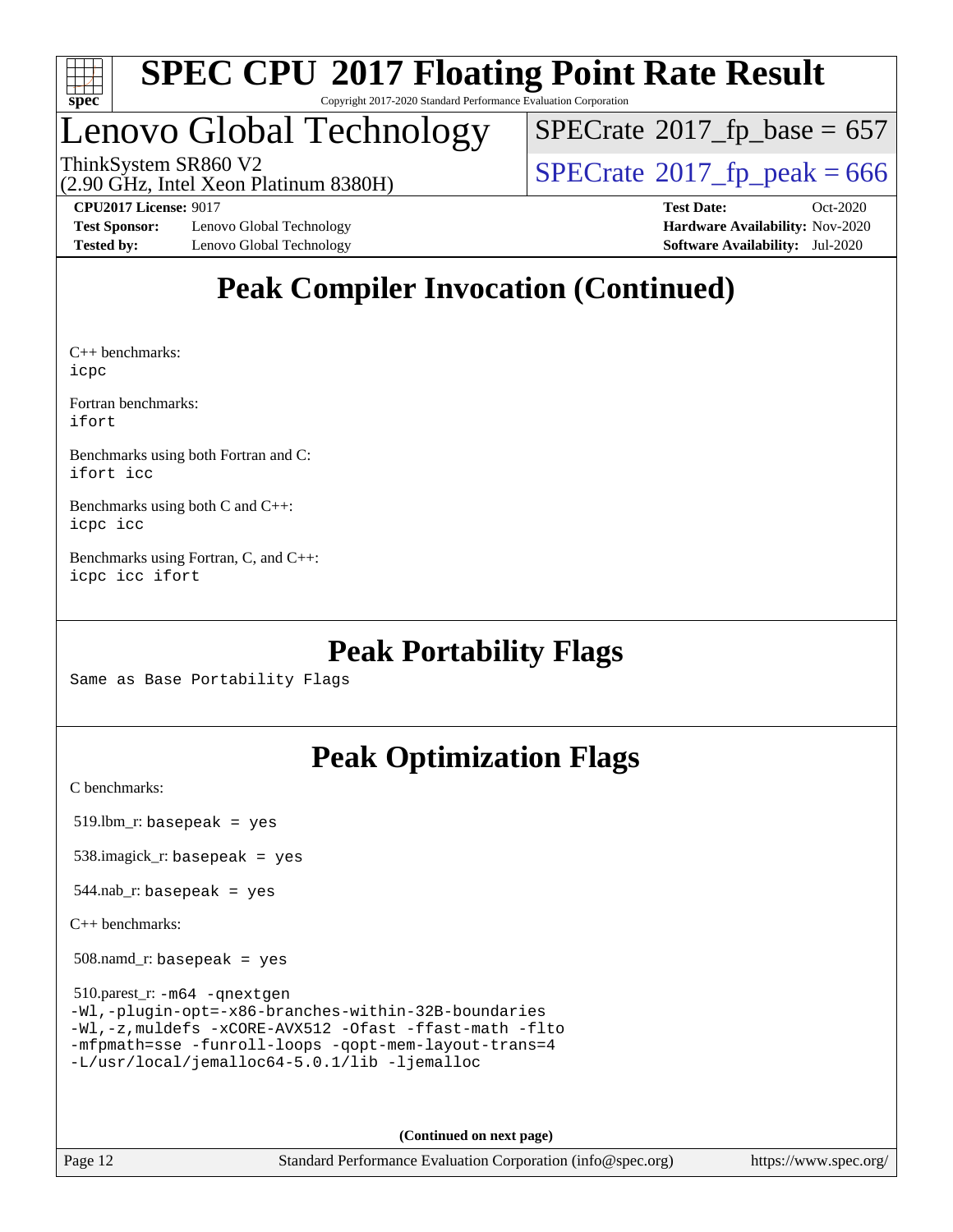

Copyright 2017-2020 Standard Performance Evaluation Corporation

### Lenovo Global Technology

ThinkSystem SR860 V2<br>(2.90 GHz, Intel Xeon Platinum 8380H)  $SPECrate@2017_fp\_peak = 666$  $SPECrate@2017_fp\_peak = 666$  $SPECTate$ <sup>®</sup>[2017\\_fp\\_base =](http://www.spec.org/auto/cpu2017/Docs/result-fields.html#SPECrate2017fpbase) 657

(2.90 GHz, Intel Xeon Platinum 8380H)

**[Test Sponsor:](http://www.spec.org/auto/cpu2017/Docs/result-fields.html#TestSponsor)** Lenovo Global Technology **[Hardware Availability:](http://www.spec.org/auto/cpu2017/Docs/result-fields.html#HardwareAvailability)** Nov-2020 **[Tested by:](http://www.spec.org/auto/cpu2017/Docs/result-fields.html#Testedby)** Lenovo Global Technology **[Software Availability:](http://www.spec.org/auto/cpu2017/Docs/result-fields.html#SoftwareAvailability)** Jul-2020

**[CPU2017 License:](http://www.spec.org/auto/cpu2017/Docs/result-fields.html#CPU2017License)** 9017 **[Test Date:](http://www.spec.org/auto/cpu2017/Docs/result-fields.html#TestDate)** Oct-2020

### **[Peak Optimization Flags \(Continued\)](http://www.spec.org/auto/cpu2017/Docs/result-fields.html#PeakOptimizationFlags)**

[Fortran benchmarks](http://www.spec.org/auto/cpu2017/Docs/result-fields.html#Fortranbenchmarks):

 503.bwaves\_r: [-m64](http://www.spec.org/cpu2017/results/res2020q4/cpu2017-20201026-24279.flags.html#user_peakFCLD503_bwaves_r_m64-icc) [-Wl,-plugin-opt=-x86-branches-within-32B-boundaries](http://www.spec.org/cpu2017/results/res2020q4/cpu2017-20201026-24279.flags.html#user_peakLDFLAGS503_bwaves_r_f-x86-branches-within-32B-boundaries_0098b4e4317ae60947b7b728078a624952a08ac37a3c797dfb4ffeb399e0c61a9dd0f2f44ce917e9361fb9076ccb15e7824594512dd315205382d84209e912f3) [-Wl,-z,muldefs](http://www.spec.org/cpu2017/results/res2020q4/cpu2017-20201026-24279.flags.html#user_peakEXTRA_LDFLAGS503_bwaves_r_link_force_multiple1_b4cbdb97b34bdee9ceefcfe54f4c8ea74255f0b02a4b23e853cdb0e18eb4525ac79b5a88067c842dd0ee6996c24547a27a4b99331201badda8798ef8a743f577) [-xCORE-AVX512](http://www.spec.org/cpu2017/results/res2020q4/cpu2017-20201026-24279.flags.html#user_peakFOPTIMIZE503_bwaves_r_f-xCORE-AVX512) [-O3](http://www.spec.org/cpu2017/results/res2020q4/cpu2017-20201026-24279.flags.html#user_peakFOPTIMIZE503_bwaves_r_f-O3) [-ipo](http://www.spec.org/cpu2017/results/res2020q4/cpu2017-20201026-24279.flags.html#user_peakFOPTIMIZE503_bwaves_r_f-ipo) [-no-prec-div](http://www.spec.org/cpu2017/results/res2020q4/cpu2017-20201026-24279.flags.html#user_peakFOPTIMIZE503_bwaves_r_f-no-prec-div) [-qopt-prefetch](http://www.spec.org/cpu2017/results/res2020q4/cpu2017-20201026-24279.flags.html#user_peakFOPTIMIZE503_bwaves_r_f-qopt-prefetch) [-ffinite-math-only](http://www.spec.org/cpu2017/results/res2020q4/cpu2017-20201026-24279.flags.html#user_peakFOPTIMIZE503_bwaves_r_f_finite_math_only_cb91587bd2077682c4b38af759c288ed7c732db004271a9512da14a4f8007909a5f1427ecbf1a0fb78ff2a814402c6114ac565ca162485bbcae155b5e4258871) [-qopt-multiple-gather-scatter-by-shuffles](http://www.spec.org/cpu2017/results/res2020q4/cpu2017-20201026-24279.flags.html#user_peakFOPTIMIZE503_bwaves_r_f-qopt-multiple-gather-scatter-by-shuffles) [-qopt-mem-layout-trans=4](http://www.spec.org/cpu2017/results/res2020q4/cpu2017-20201026-24279.flags.html#user_peakFOPTIMIZE503_bwaves_r_f-qopt-mem-layout-trans_fa39e755916c150a61361b7846f310bcdf6f04e385ef281cadf3647acec3f0ae266d1a1d22d972a7087a248fd4e6ca390a3634700869573d231a252c784941a8) [-nostandard-realloc-lhs](http://www.spec.org/cpu2017/results/res2020q4/cpu2017-20201026-24279.flags.html#user_peakEXTRA_FOPTIMIZE503_bwaves_r_f_2003_std_realloc_82b4557e90729c0f113870c07e44d33d6f5a304b4f63d4c15d2d0f1fab99f5daaed73bdb9275d9ae411527f28b936061aa8b9c8f2d63842963b95c9dd6426b8a) [-align array32byte](http://www.spec.org/cpu2017/results/res2020q4/cpu2017-20201026-24279.flags.html#user_peakEXTRA_FOPTIMIZE503_bwaves_r_align_array32byte_b982fe038af199962ba9a80c053b8342c548c85b40b8e86eb3cc33dee0d7986a4af373ac2d51c3f7cf710a18d62fdce2948f201cd044323541f22fc0fffc51b6) [-auto](http://www.spec.org/cpu2017/results/res2020q4/cpu2017-20201026-24279.flags.html#user_peakEXTRA_FOPTIMIZE503_bwaves_r_f-auto) [-mbranches-within-32B-boundaries](http://www.spec.org/cpu2017/results/res2020q4/cpu2017-20201026-24279.flags.html#user_peakEXTRA_FOPTIMIZE503_bwaves_r_f-mbranches-within-32B-boundaries) [-L/usr/local/jemalloc64-5.0.1/lib](http://www.spec.org/cpu2017/results/res2020q4/cpu2017-20201026-24279.flags.html#user_peakEXTRA_LIBS503_bwaves_r_jemalloc_link_path64_1_cc289568b1a6c0fd3b62c91b824c27fcb5af5e8098e6ad028160d21144ef1b8aef3170d2acf0bee98a8da324cfe4f67d0a3d0c4cc4673d993d694dc2a0df248b) [-ljemalloc](http://www.spec.org/cpu2017/results/res2020q4/cpu2017-20201026-24279.flags.html#user_peakEXTRA_LIBS503_bwaves_r_jemalloc_link_lib_d1249b907c500fa1c0672f44f562e3d0f79738ae9e3c4a9c376d49f265a04b9c99b167ecedbf6711b3085be911c67ff61f150a17b3472be731631ba4d0471706) 549.fotonik3d\_r: basepeak = yes 554.roms\_r: Same as 503.bwaves\_r [Benchmarks using both Fortran and C](http://www.spec.org/auto/cpu2017/Docs/result-fields.html#BenchmarksusingbothFortranandC): 521.wrf\_r: [-prof-gen](http://www.spec.org/cpu2017/results/res2020q4/cpu2017-20201026-24279.flags.html#user_peakPASS1_CFLAGSPASS1_FFLAGSPASS1_LDFLAGS521_wrf_r_prof_gen_5aa4926d6013ddb2a31985c654b3eb18169fc0c6952a63635c234f711e6e63dd76e94ad52365559451ec499a2cdb89e4dc58ba4c67ef54ca681ffbe1461d6b36)(pass 1) [-prof-use](http://www.spec.org/cpu2017/results/res2020q4/cpu2017-20201026-24279.flags.html#user_peakPASS2_CFLAGSPASS2_FFLAGSPASS2_LDFLAGS521_wrf_r_prof_use_1a21ceae95f36a2b53c25747139a6c16ca95bd9def2a207b4f0849963b97e94f5260e30a0c64f4bb623698870e679ca08317ef8150905d41bd88c6f78df73f19)(pass 2) [-xCORE-AVX512](http://www.spec.org/cpu2017/results/res2020q4/cpu2017-20201026-24279.flags.html#user_peakCOPTIMIZEPASS2_COPTIMIZEPASS2_FOPTIMIZE521_wrf_r_f-xCORE-AVX512) [-O3](http://www.spec.org/cpu2017/results/res2020q4/cpu2017-20201026-24279.flags.html#user_peakCOPTIMIZEPASS1_COPTIMIZEPASS1_FOPTIMIZEPASS2_COPTIMIZEPASS2_FOPTIMIZE521_wrf_r_f-O3) [-ipo](http://www.spec.org/cpu2017/results/res2020q4/cpu2017-20201026-24279.flags.html#user_peakCOPTIMIZEPASS1_COPTIMIZEPASS1_FOPTIMIZEPASS2_COPTIMIZEPASS2_FOPTIMIZE521_wrf_r_f-ipo) [-no-prec-div](http://www.spec.org/cpu2017/results/res2020q4/cpu2017-20201026-24279.flags.html#user_peakCOPTIMIZEPASS1_COPTIMIZEPASS1_FOPTIMIZEPASS2_COPTIMIZEPASS2_FOPTIMIZE521_wrf_r_f-no-prec-div) [-qopt-prefetch](http://www.spec.org/cpu2017/results/res2020q4/cpu2017-20201026-24279.flags.html#user_peakCOPTIMIZEPASS1_COPTIMIZEPASS1_FOPTIMIZEPASS2_COPTIMIZEPASS2_FOPTIMIZE521_wrf_r_f-qopt-prefetch) [-ffinite-math-only](http://www.spec.org/cpu2017/results/res2020q4/cpu2017-20201026-24279.flags.html#user_peakCOPTIMIZEPASS1_COPTIMIZEPASS1_FOPTIMIZEPASS2_COPTIMIZEPASS2_FOPTIMIZE521_wrf_r_f_finite_math_only_cb91587bd2077682c4b38af759c288ed7c732db004271a9512da14a4f8007909a5f1427ecbf1a0fb78ff2a814402c6114ac565ca162485bbcae155b5e4258871) [-qopt-multiple-gather-scatter-by-shuffles](http://www.spec.org/cpu2017/results/res2020q4/cpu2017-20201026-24279.flags.html#user_peakCOPTIMIZEPASS1_COPTIMIZEPASS1_FOPTIMIZEPASS2_COPTIMIZEPASS2_FOPTIMIZE521_wrf_r_f-qopt-multiple-gather-scatter-by-shuffles) [-qopt-mem-layout-trans=4](http://www.spec.org/cpu2017/results/res2020q4/cpu2017-20201026-24279.flags.html#user_peakCOPTIMIZEFOPTIMIZEPASS1_COPTIMIZEPASS1_FOPTIMIZEPASS2_COPTIMIZEPASS2_FOPTIMIZE521_wrf_r_f-qopt-mem-layout-trans_fa39e755916c150a61361b7846f310bcdf6f04e385ef281cadf3647acec3f0ae266d1a1d22d972a7087a248fd4e6ca390a3634700869573d231a252c784941a8) [-mbranches-within-32B-boundaries](http://www.spec.org/cpu2017/results/res2020q4/cpu2017-20201026-24279.flags.html#user_peakEXTRA_COPTIMIZEEXTRA_FOPTIMIZE521_wrf_r_f-mbranches-within-32B-boundaries) [-nostandard-realloc-lhs](http://www.spec.org/cpu2017/results/res2020q4/cpu2017-20201026-24279.flags.html#user_peakEXTRA_FOPTIMIZE521_wrf_r_f_2003_std_realloc_82b4557e90729c0f113870c07e44d33d6f5a304b4f63d4c15d2d0f1fab99f5daaed73bdb9275d9ae411527f28b936061aa8b9c8f2d63842963b95c9dd6426b8a) [-align array32byte](http://www.spec.org/cpu2017/results/res2020q4/cpu2017-20201026-24279.flags.html#user_peakEXTRA_FOPTIMIZE521_wrf_r_align_array32byte_b982fe038af199962ba9a80c053b8342c548c85b40b8e86eb3cc33dee0d7986a4af373ac2d51c3f7cf710a18d62fdce2948f201cd044323541f22fc0fffc51b6) [-auto](http://www.spec.org/cpu2017/results/res2020q4/cpu2017-20201026-24279.flags.html#user_peakEXTRA_FOPTIMIZE521_wrf_r_f-auto) [-L/usr/local/jemalloc64-5.0.1/lib](http://www.spec.org/cpu2017/results/res2020q4/cpu2017-20201026-24279.flags.html#user_peakEXTRA_LIBS521_wrf_r_jemalloc_link_path64_1_cc289568b1a6c0fd3b62c91b824c27fcb5af5e8098e6ad028160d21144ef1b8aef3170d2acf0bee98a8da324cfe4f67d0a3d0c4cc4673d993d694dc2a0df248b) [-ljemalloc](http://www.spec.org/cpu2017/results/res2020q4/cpu2017-20201026-24279.flags.html#user_peakEXTRA_LIBS521_wrf_r_jemalloc_link_lib_d1249b907c500fa1c0672f44f562e3d0f79738ae9e3c4a9c376d49f265a04b9c99b167ecedbf6711b3085be911c67ff61f150a17b3472be731631ba4d0471706) 527.cam4\_r: basepeak = yes [Benchmarks using both C and C++](http://www.spec.org/auto/cpu2017/Docs/result-fields.html#BenchmarksusingbothCandCXX): 511.povray\_r: [-prof-gen](http://www.spec.org/cpu2017/results/res2020q4/cpu2017-20201026-24279.flags.html#user_peakPASS1_CFLAGSPASS1_CXXFLAGSPASS1_LDFLAGS511_povray_r_prof_gen_5aa4926d6013ddb2a31985c654b3eb18169fc0c6952a63635c234f711e6e63dd76e94ad52365559451ec499a2cdb89e4dc58ba4c67ef54ca681ffbe1461d6b36)(pass 1) [-prof-use](http://www.spec.org/cpu2017/results/res2020q4/cpu2017-20201026-24279.flags.html#user_peakPASS2_CFLAGSPASS2_CXXFLAGSPASS2_LDFLAGS511_povray_r_prof_use_1a21ceae95f36a2b53c25747139a6c16ca95bd9def2a207b4f0849963b97e94f5260e30a0c64f4bb623698870e679ca08317ef8150905d41bd88c6f78df73f19)(pass 2) [-xCORE-AVX512](http://www.spec.org/cpu2017/results/res2020q4/cpu2017-20201026-24279.flags.html#user_peakCOPTIMIZECXXOPTIMIZEPASS2_COPTIMIZEPASS2_CXXOPTIMIZE511_povray_r_f-xCORE-AVX512) [-O3](http://www.spec.org/cpu2017/results/res2020q4/cpu2017-20201026-24279.flags.html#user_peakCOPTIMIZECXXOPTIMIZEPASS1_COPTIMIZEPASS1_CXXOPTIMIZEPASS2_COPTIMIZEPASS2_CXXOPTIMIZE511_povray_r_f-O3) [-ipo](http://www.spec.org/cpu2017/results/res2020q4/cpu2017-20201026-24279.flags.html#user_peakCOPTIMIZECXXOPTIMIZEPASS1_COPTIMIZEPASS1_CXXOPTIMIZEPASS2_COPTIMIZEPASS2_CXXOPTIMIZE511_povray_r_f-ipo) [-no-prec-div](http://www.spec.org/cpu2017/results/res2020q4/cpu2017-20201026-24279.flags.html#user_peakCOPTIMIZECXXOPTIMIZEPASS1_COPTIMIZEPASS1_CXXOPTIMIZEPASS2_COPTIMIZEPASS2_CXXOPTIMIZE511_povray_r_f-no-prec-div) [-qopt-prefetch](http://www.spec.org/cpu2017/results/res2020q4/cpu2017-20201026-24279.flags.html#user_peakCOPTIMIZECXXOPTIMIZEPASS1_COPTIMIZEPASS1_CXXOPTIMIZEPASS2_COPTIMIZEPASS2_CXXOPTIMIZE511_povray_r_f-qopt-prefetch) [-ffinite-math-only](http://www.spec.org/cpu2017/results/res2020q4/cpu2017-20201026-24279.flags.html#user_peakCOPTIMIZECXXOPTIMIZEPASS1_COPTIMIZEPASS1_CXXOPTIMIZEPASS2_COPTIMIZEPASS2_CXXOPTIMIZE511_povray_r_f_finite_math_only_cb91587bd2077682c4b38af759c288ed7c732db004271a9512da14a4f8007909a5f1427ecbf1a0fb78ff2a814402c6114ac565ca162485bbcae155b5e4258871) [-qopt-multiple-gather-scatter-by-shuffles](http://www.spec.org/cpu2017/results/res2020q4/cpu2017-20201026-24279.flags.html#user_peakCOPTIMIZECXXOPTIMIZEPASS1_COPTIMIZEPASS1_CXXOPTIMIZEPASS2_COPTIMIZEPASS2_CXXOPTIMIZE511_povray_r_f-qopt-multiple-gather-scatter-by-shuffles) [-qopt-mem-layout-trans=4](http://www.spec.org/cpu2017/results/res2020q4/cpu2017-20201026-24279.flags.html#user_peakCOPTIMIZECXXOPTIMIZEPASS1_COPTIMIZEPASS1_CXXOPTIMIZEPASS2_COPTIMIZEPASS2_CXXOPTIMIZE511_povray_r_f-qopt-mem-layout-trans_fa39e755916c150a61361b7846f310bcdf6f04e385ef281cadf3647acec3f0ae266d1a1d22d972a7087a248fd4e6ca390a3634700869573d231a252c784941a8) [-mbranches-within-32B-boundaries](http://www.spec.org/cpu2017/results/res2020q4/cpu2017-20201026-24279.flags.html#user_peakEXTRA_COPTIMIZEEXTRA_CXXOPTIMIZE511_povray_r_f-mbranches-within-32B-boundaries) [-L/usr/local/jemalloc64-5.0.1/lib](http://www.spec.org/cpu2017/results/res2020q4/cpu2017-20201026-24279.flags.html#user_peakEXTRA_LIBS511_povray_r_jemalloc_link_path64_1_cc289568b1a6c0fd3b62c91b824c27fcb5af5e8098e6ad028160d21144ef1b8aef3170d2acf0bee98a8da324cfe4f67d0a3d0c4cc4673d993d694dc2a0df248b) [-ljemalloc](http://www.spec.org/cpu2017/results/res2020q4/cpu2017-20201026-24279.flags.html#user_peakEXTRA_LIBS511_povray_r_jemalloc_link_lib_d1249b907c500fa1c0672f44f562e3d0f79738ae9e3c4a9c376d49f265a04b9c99b167ecedbf6711b3085be911c67ff61f150a17b3472be731631ba4d0471706) 526.blender\_r: basepeak = yes [Benchmarks using Fortran, C, and C++:](http://www.spec.org/auto/cpu2017/Docs/result-fields.html#BenchmarksusingFortranCandCXX) 507.cactuBSSN\_r: basepeak = yes [The flags files that were used to format this result can be browsed at](tmsearch) [http://www.spec.org/cpu2017/flags/Intel-ic19.1u1-official-linux64\\_revA.html](http://www.spec.org/cpu2017/flags/Intel-ic19.1u1-official-linux64_revA.html) <http://www.spec.org/cpu2017/flags/Lenovo-Platform-SPECcpu2017-Flags-V1.2-Cooperlake-A.html> [You can also download the XML flags sources by saving the following links:](tmsearch) [http://www.spec.org/cpu2017/flags/Intel-ic19.1u1-official-linux64\\_revA.xml](http://www.spec.org/cpu2017/flags/Intel-ic19.1u1-official-linux64_revA.xml) <http://www.spec.org/cpu2017/flags/Lenovo-Platform-SPECcpu2017-Flags-V1.2-Cooperlake-A.xml>